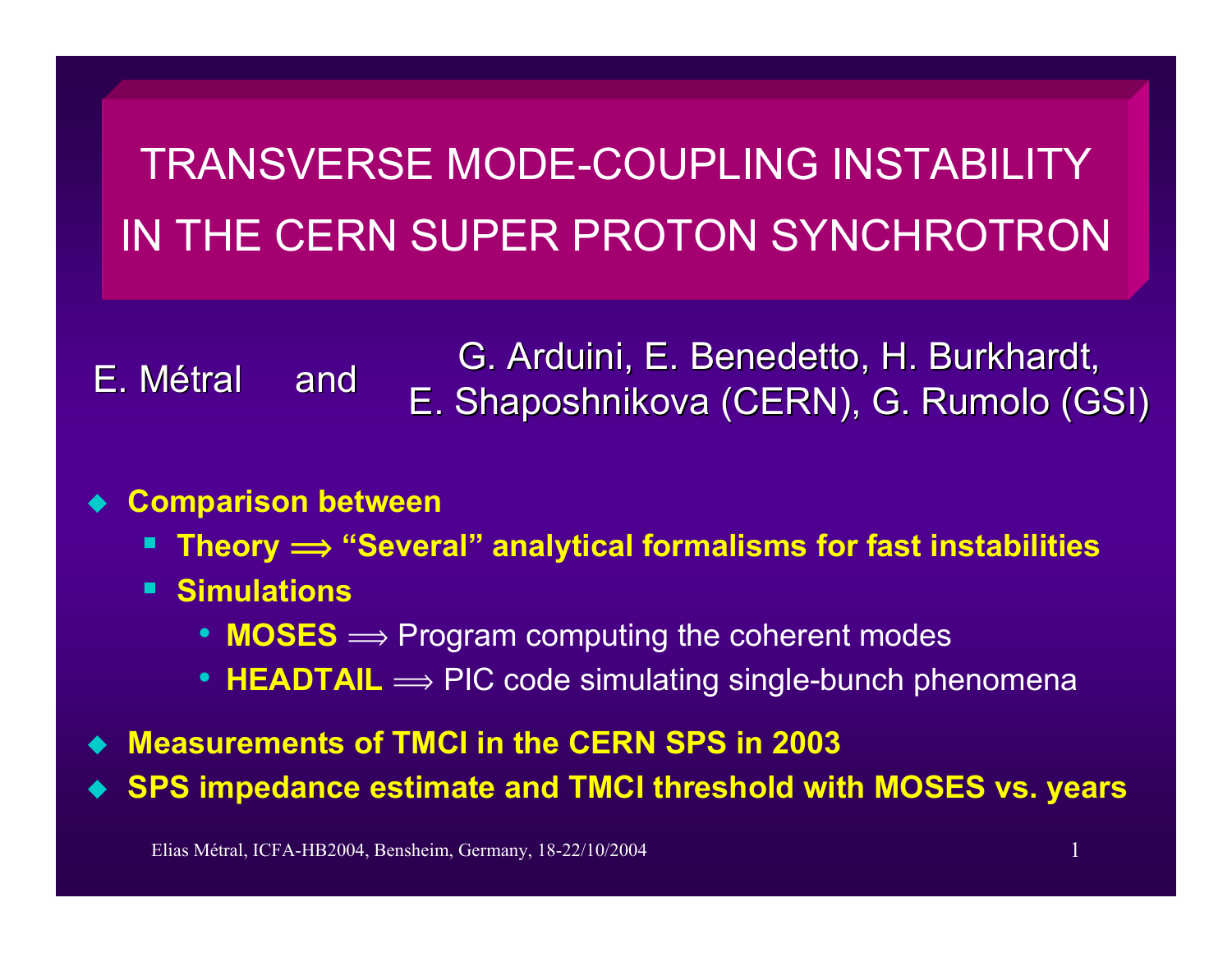## **THEORY (1/3)**

- **The same formula is obtained (within a factor smaller than 2) from 5 seemingly diverse formalisms for a broad-band resonator impedance (Q = 1) :** 
	- п **Coasting-beam approach with peak values**
	- П **Fast blow-up (Ruth and Wang)**
	- п **Beam break-up (Brandt and Gareyte , for 0 chromaticity)**
	- п **Post head-tail (Kernel et al. )**
	- $\blacksquare$  **TMCI with 2 modes in the "long-bunch" regime (Zotter, for 0 chromaticity)**

$$
N_b \le \frac{32\sqrt{2}}{3} \times \frac{Q_y |\eta| \varepsilon_l f_r}{e \beta^2 c \left| Z_y^{BB} \right|} \times \left(1 + \frac{f_{\xi_y}}{f_r}\right)
$$

**Coastingbeam approach (parabolic bunch)**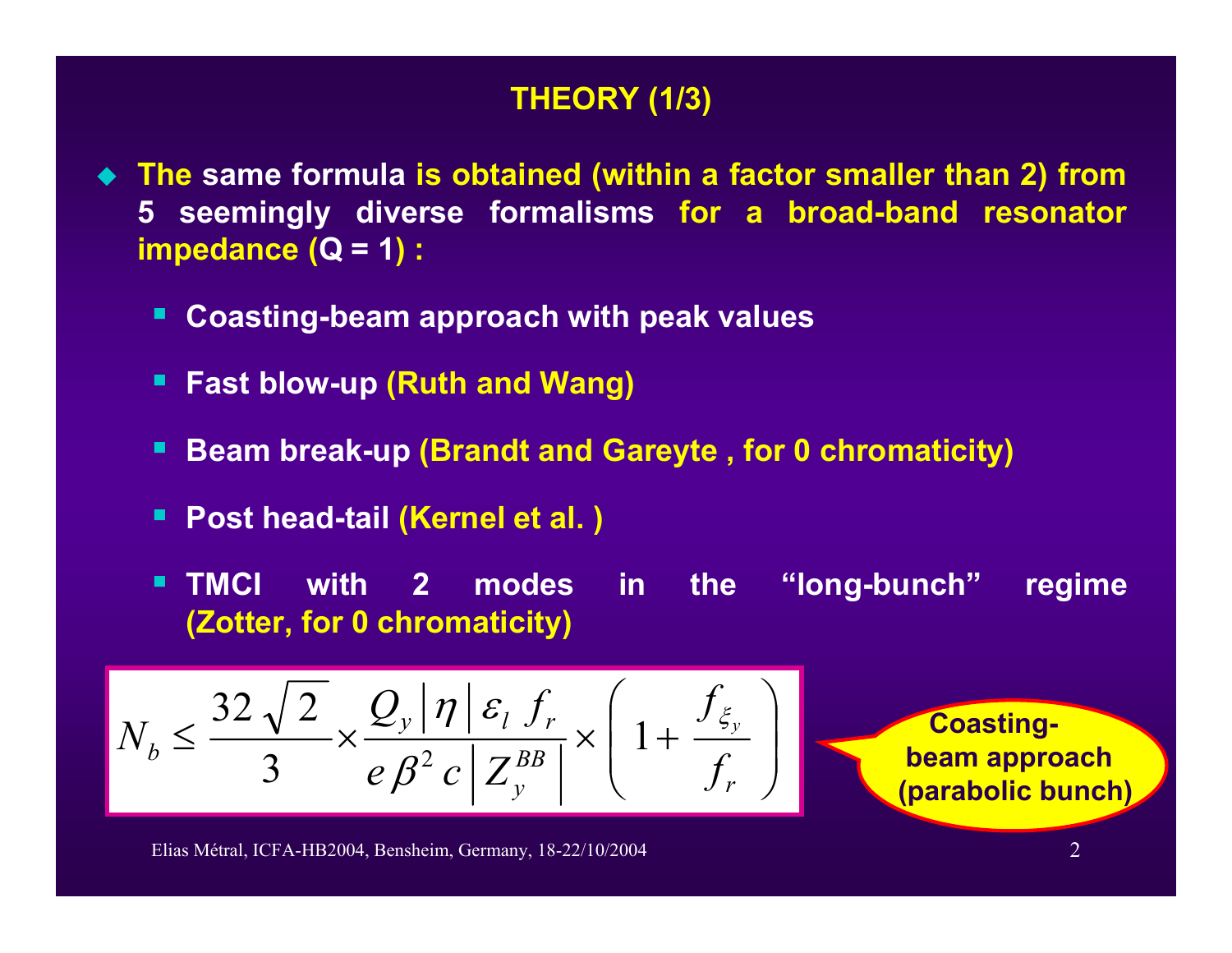## **THEORY (2/3)**

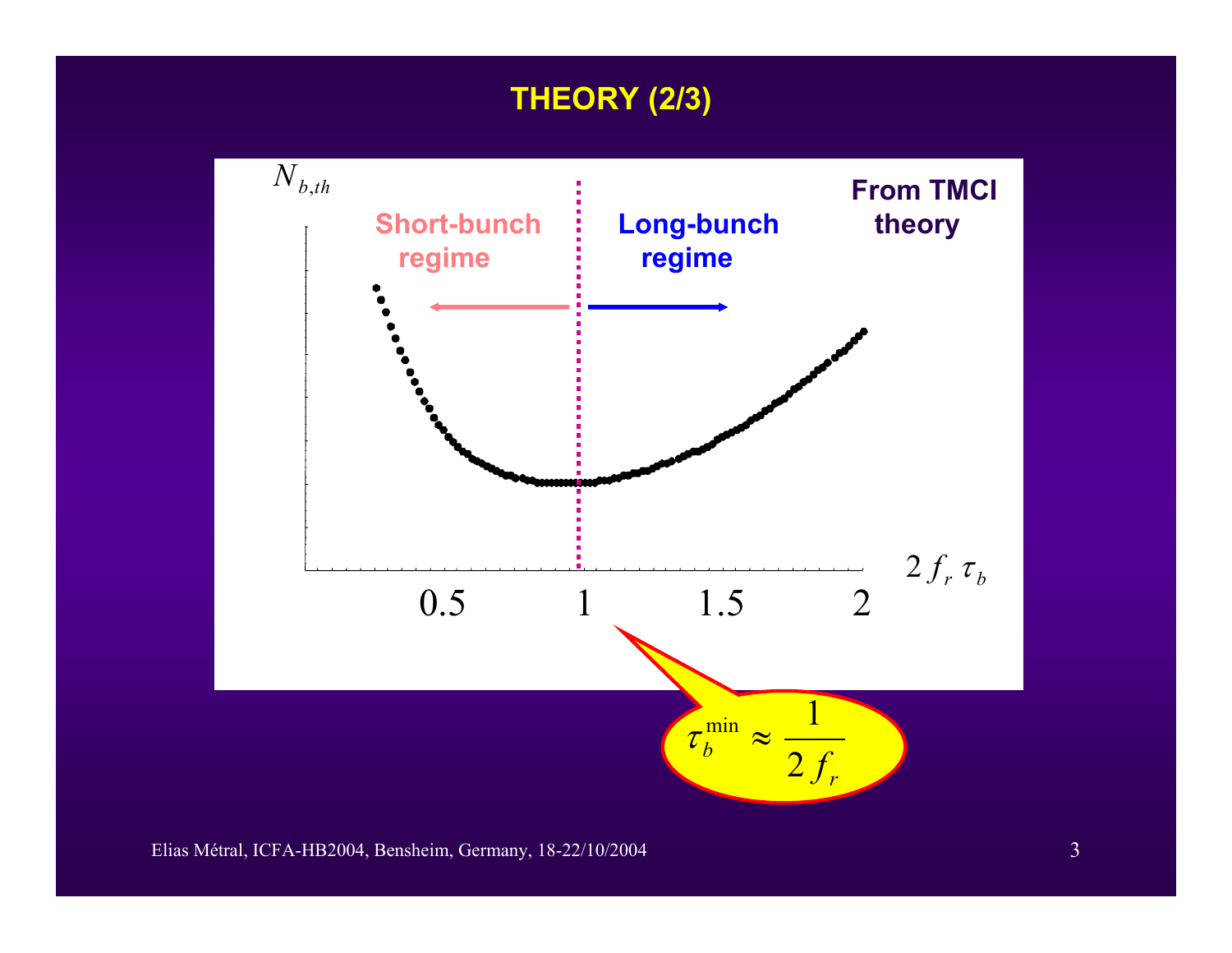



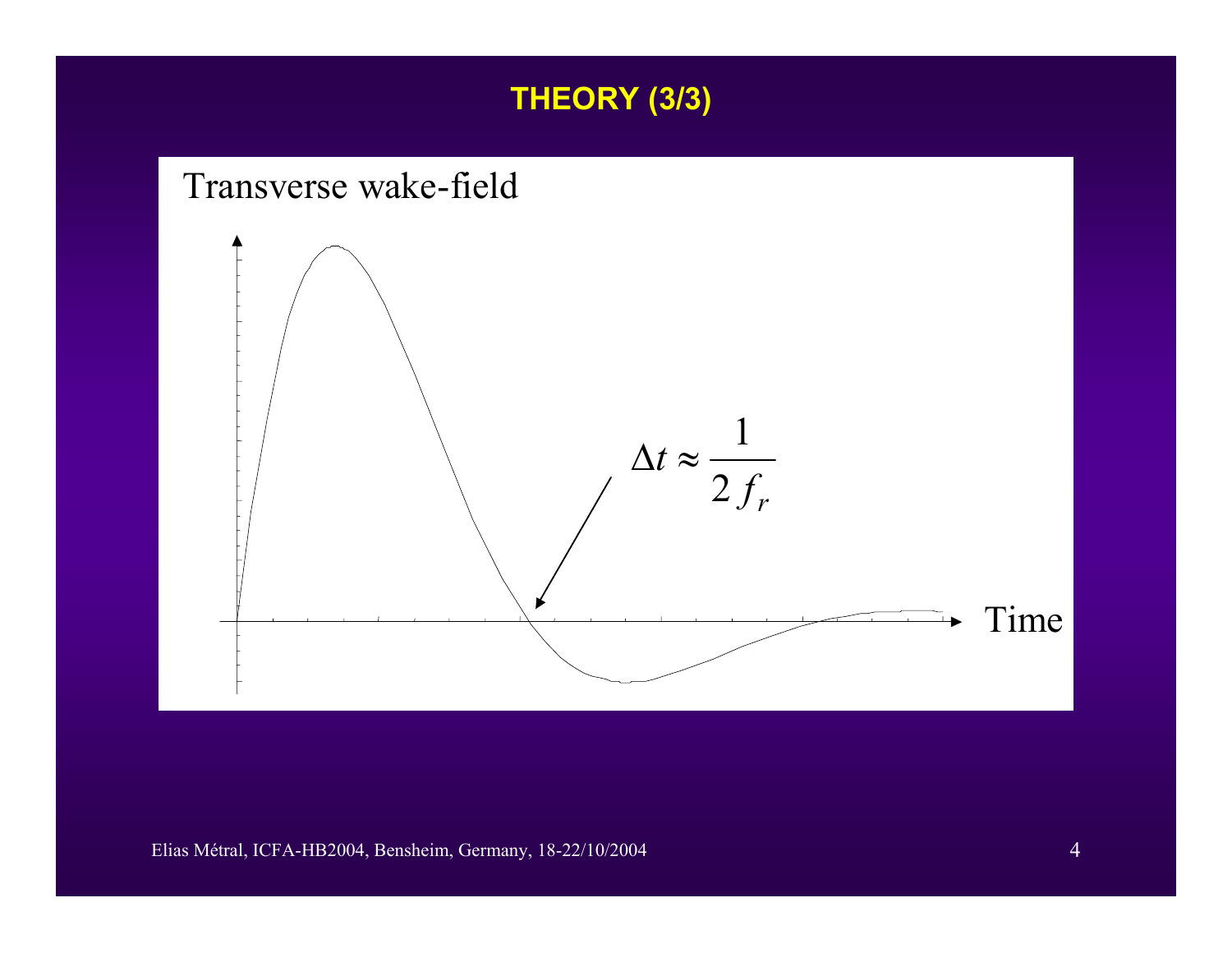### **SIMULATIONS (1/4)**

 $\blacklozenge$ **Broad-band impedance resonator assumed** 

$$
f_r \quad Q_r = 1
$$

$$
Z_r = 20 \text{ M}\Omega/m
$$

 $\bullet$ **Numerical values**

$$
Q_y = 26.13
$$
  

$$
p = 26 \text{ GeV/c}
$$
  

$$
\eta = 6.1797 \times 10^{-4}
$$
  

$$
f_{rev} = 43347.3 \text{ Hz}
$$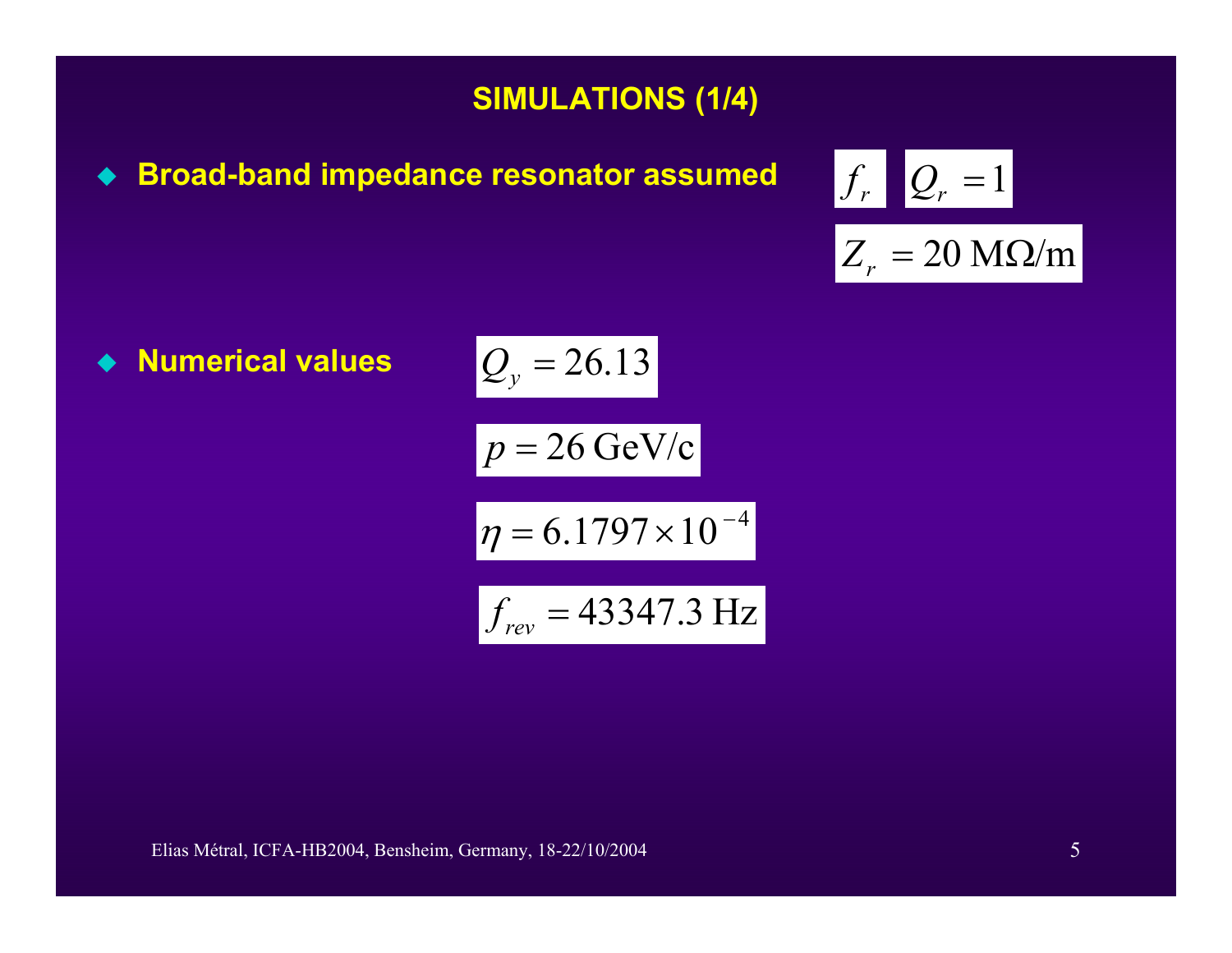#### **SIMULATIONS (2/4)**

# Round Chamber No Space Charge

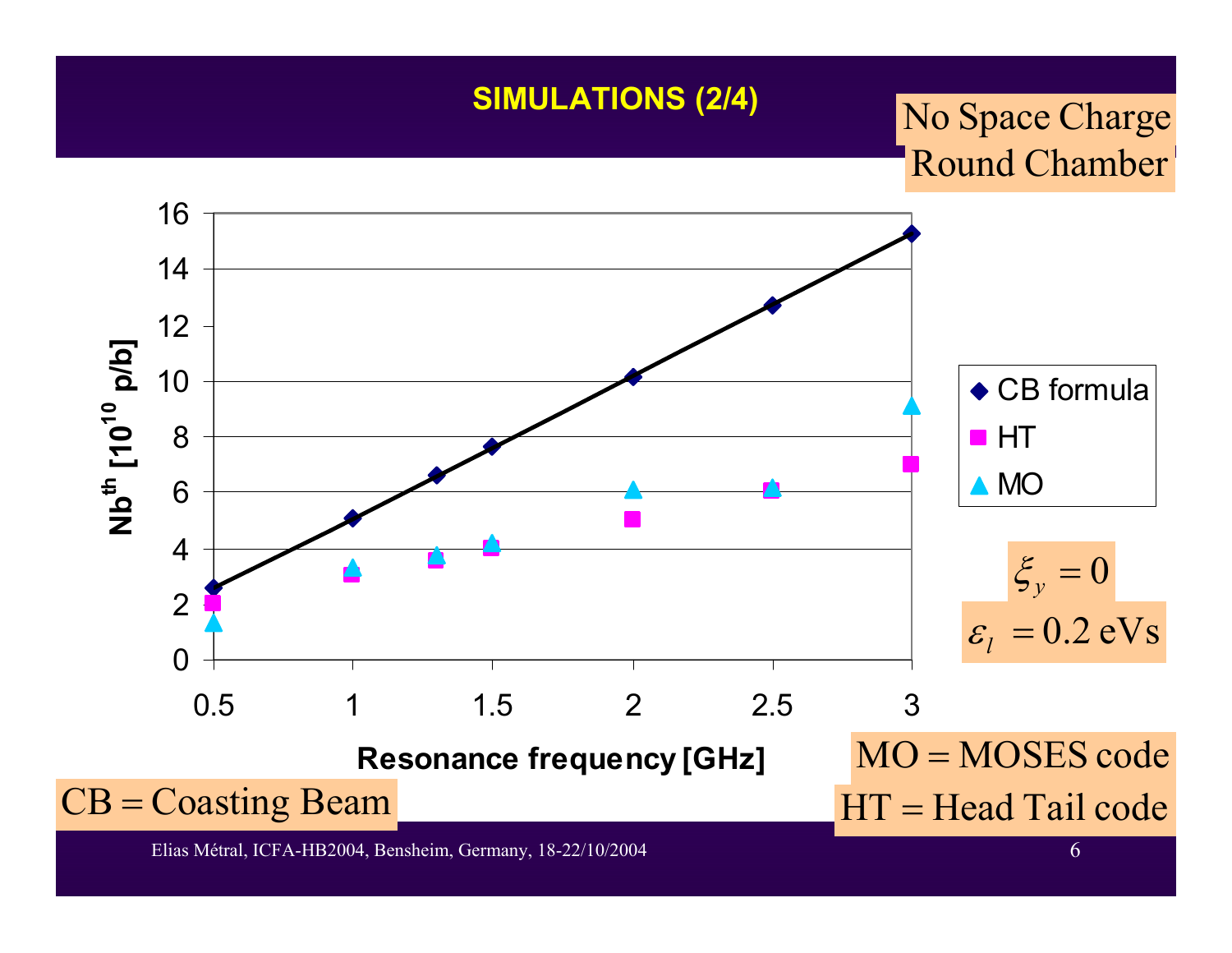#### **SIMULATIONS (3/4)**

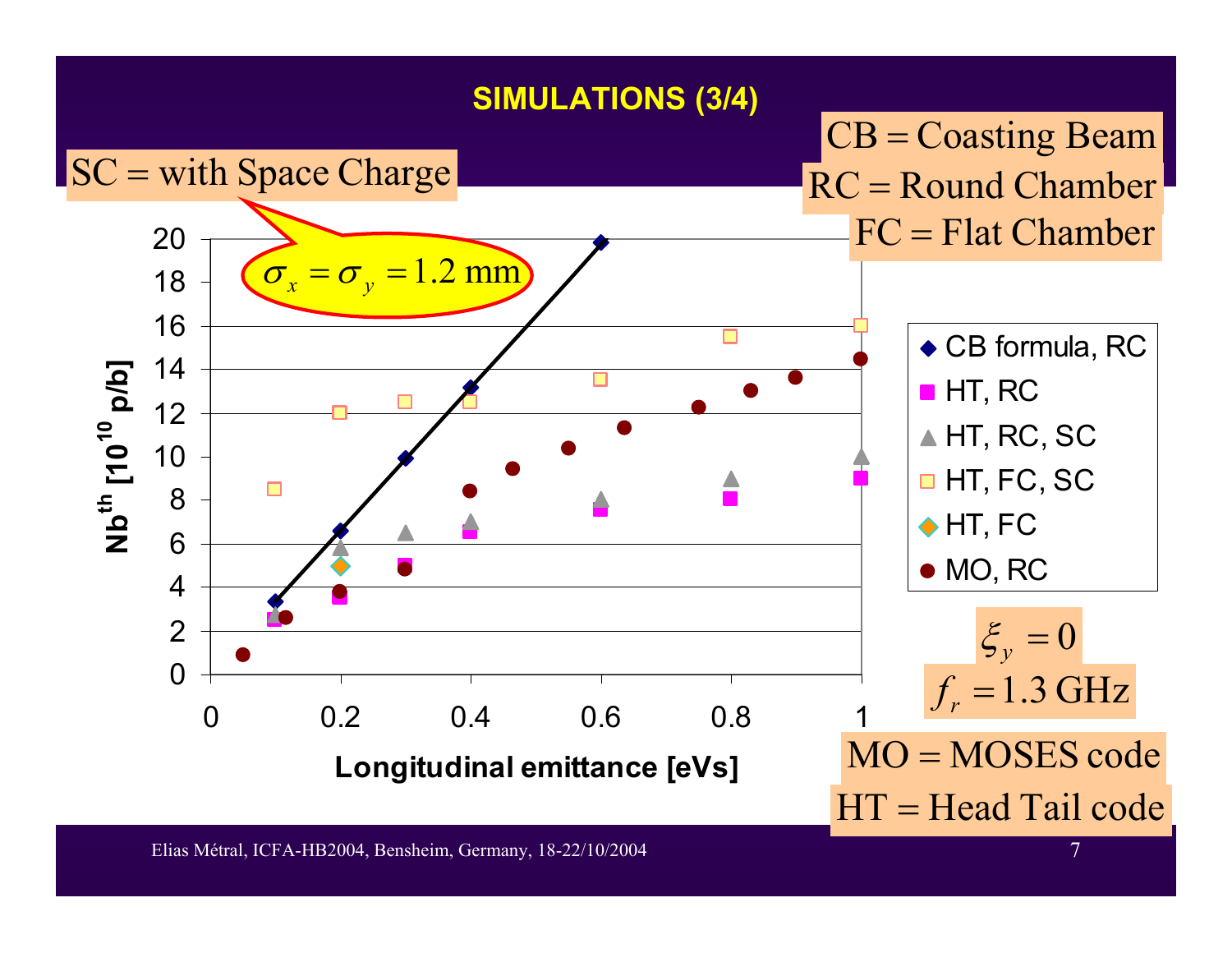**SIMULATIONS (4/4)**

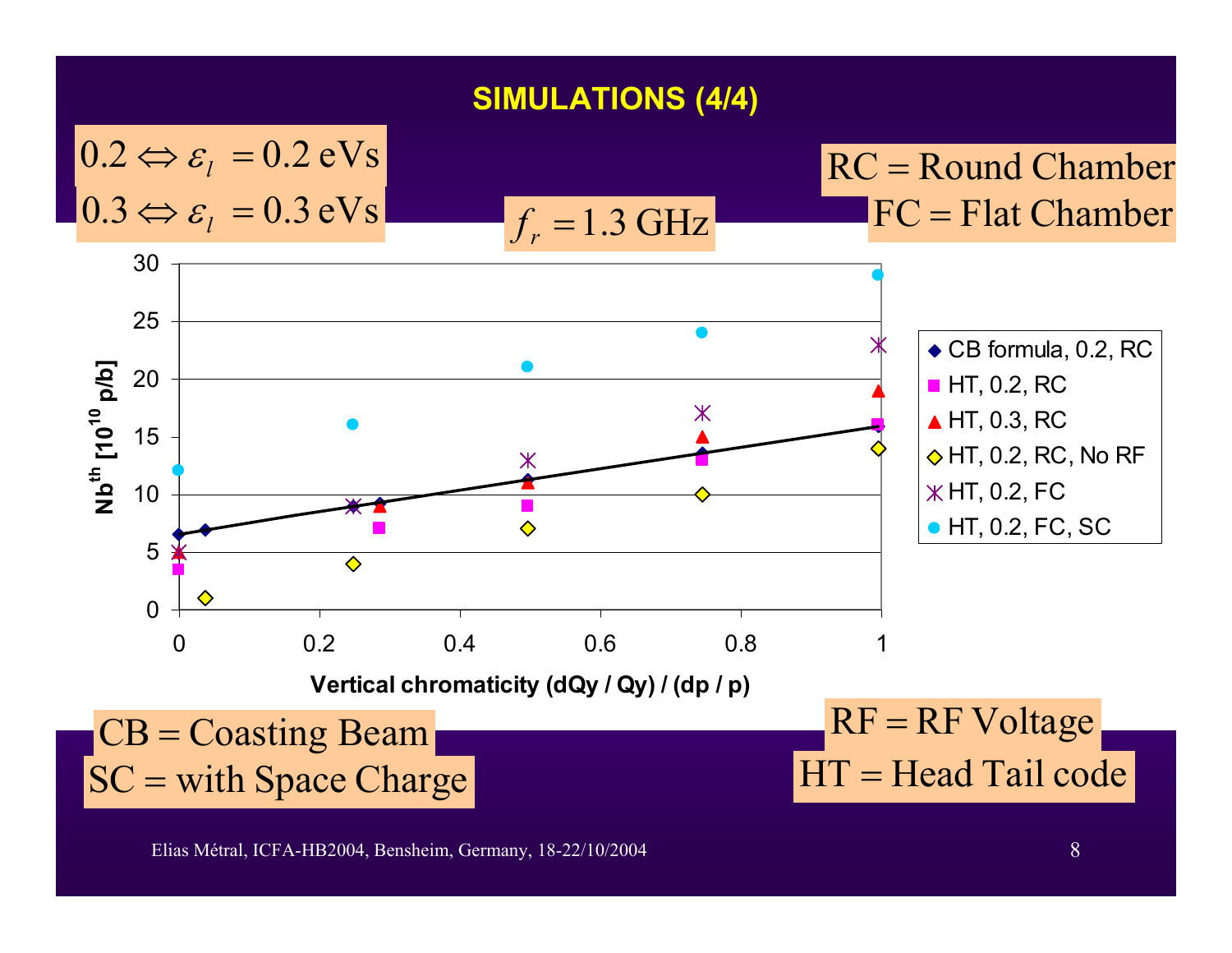#### **MEASUREMENTS OF TMCI IN THE CERN SPS IN 2003**

$$
N_b \approx 12 \times 10^{10} \text{ p/b} \qquad p = 26 \text{ GeV/c}
$$

$$
V_{\text{RF}} = 0.6 \text{ MV} \qquad T_s = 7.1 \text{ ms} \qquad \varepsilon_l = 0.2 \text{ eV/s}
$$

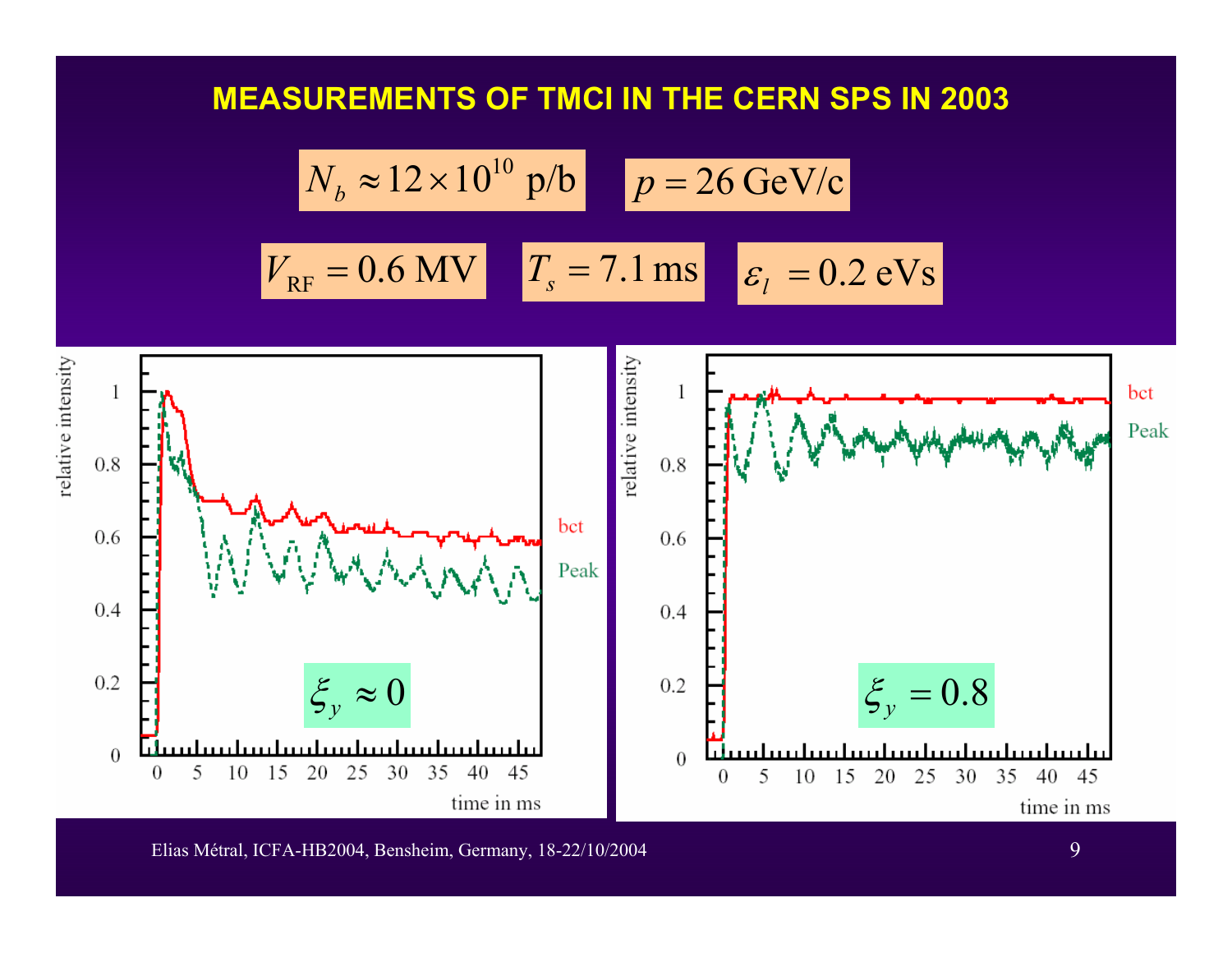#### **SPS IMPEDANCE ESTIMATE**

## **2002 : Broad -Band (BB) impedance Band (BB) impedance**

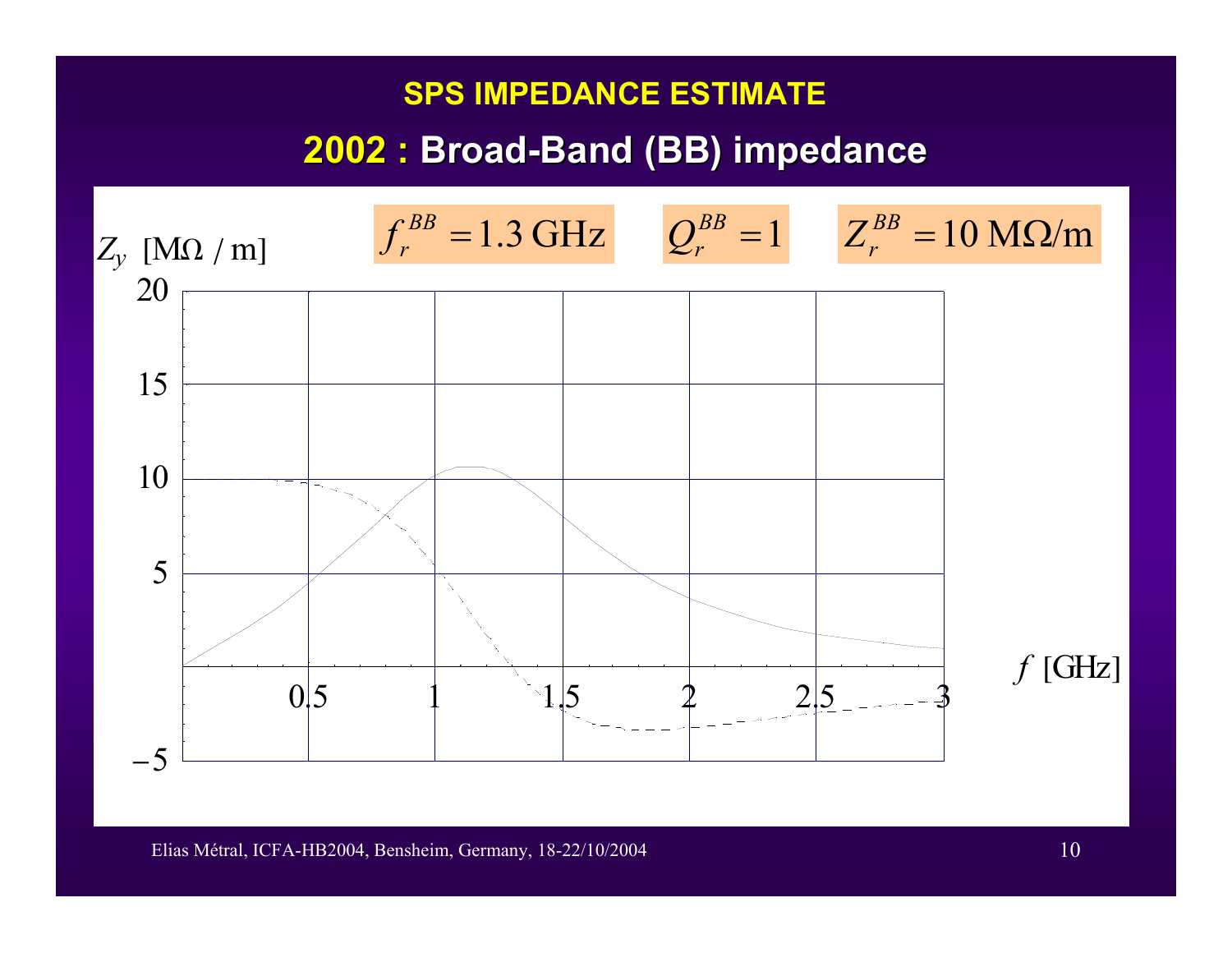## **Impedance of 1 MKE kicker (with 4A4 ferrite)**

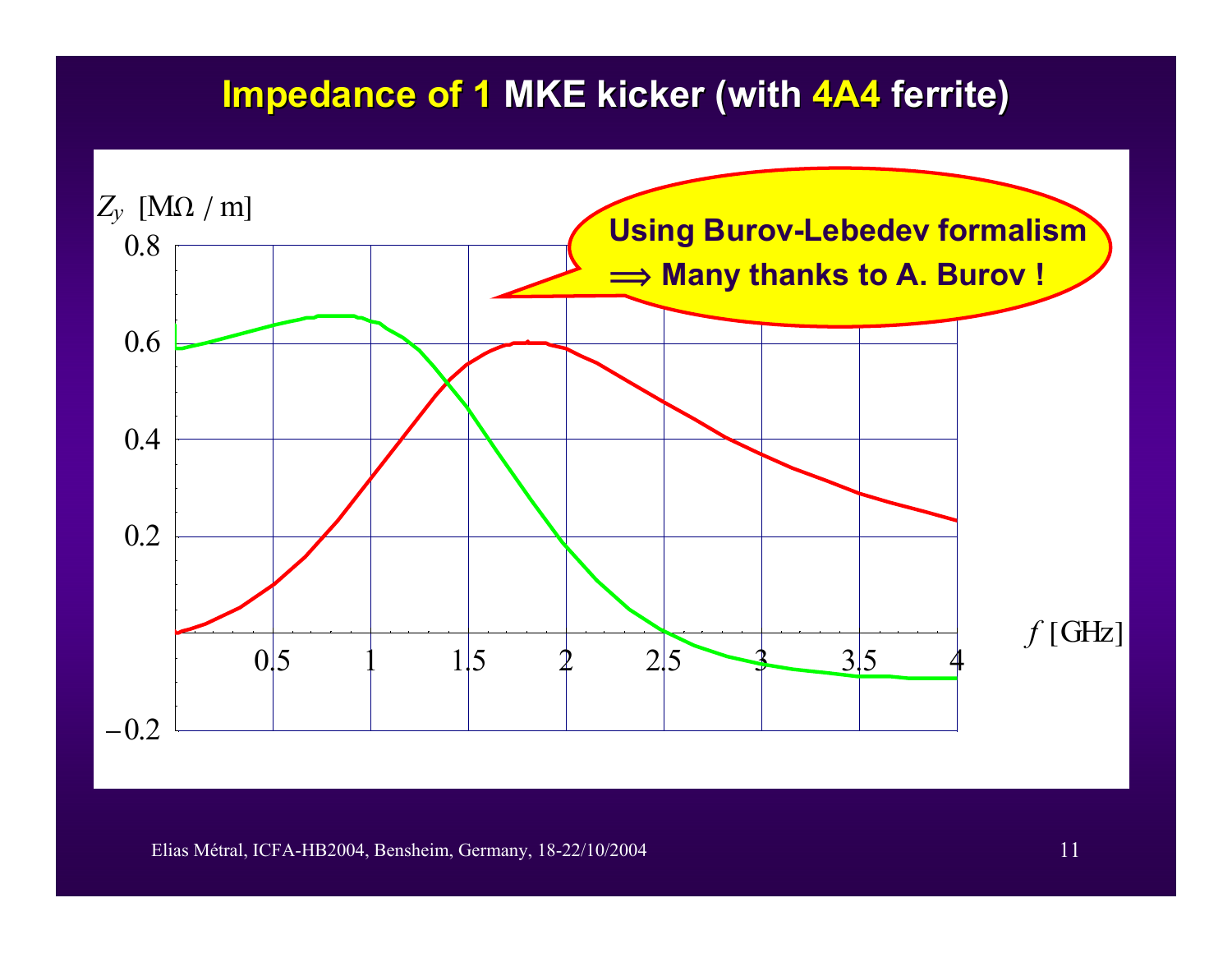## **Impedance of 1 MKE kicker (with 8C11 ferrite)**

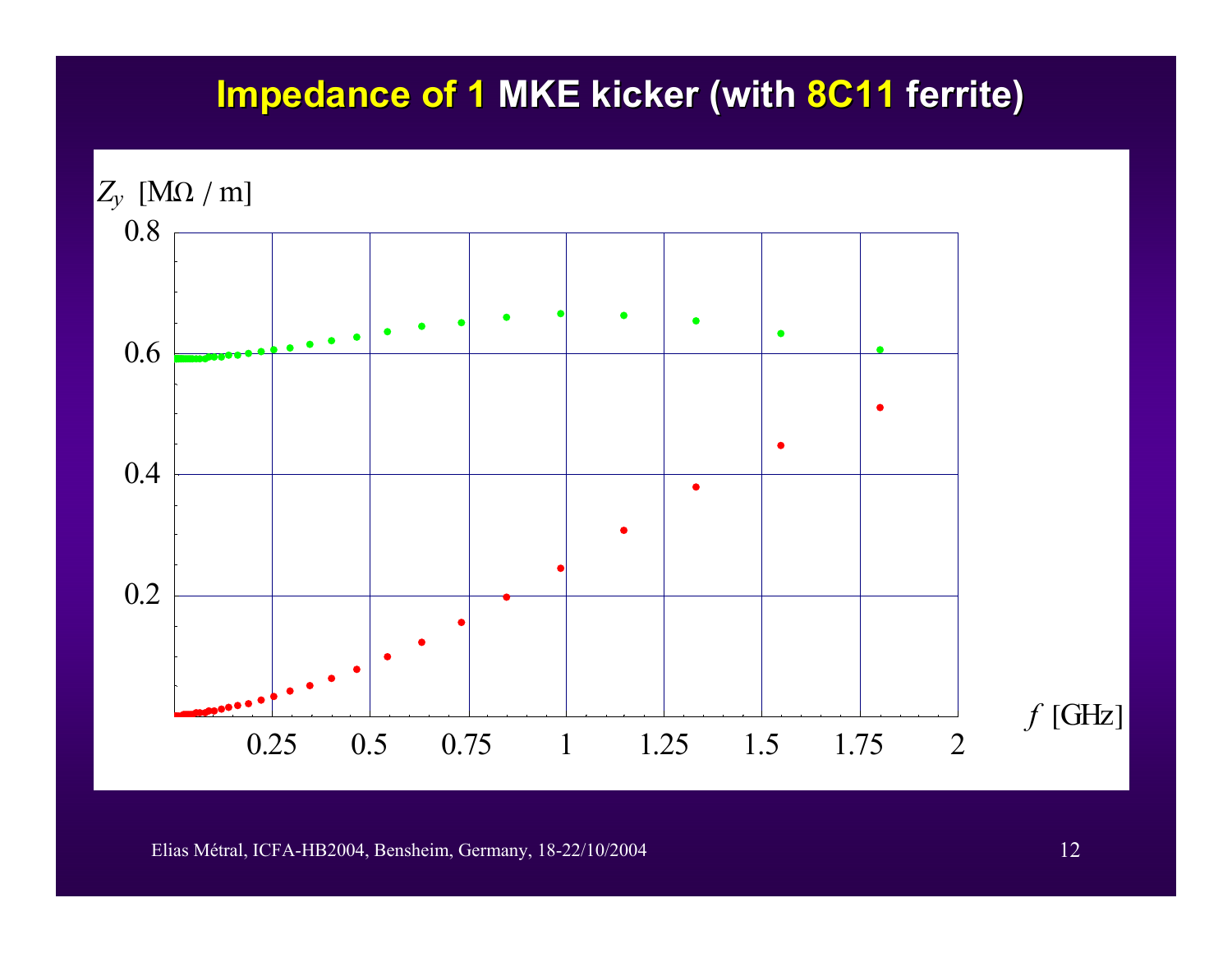## **2003 : BB + 5 MKE kickers (with MKE kickers (with 4A4 ferrite) ferrite)**

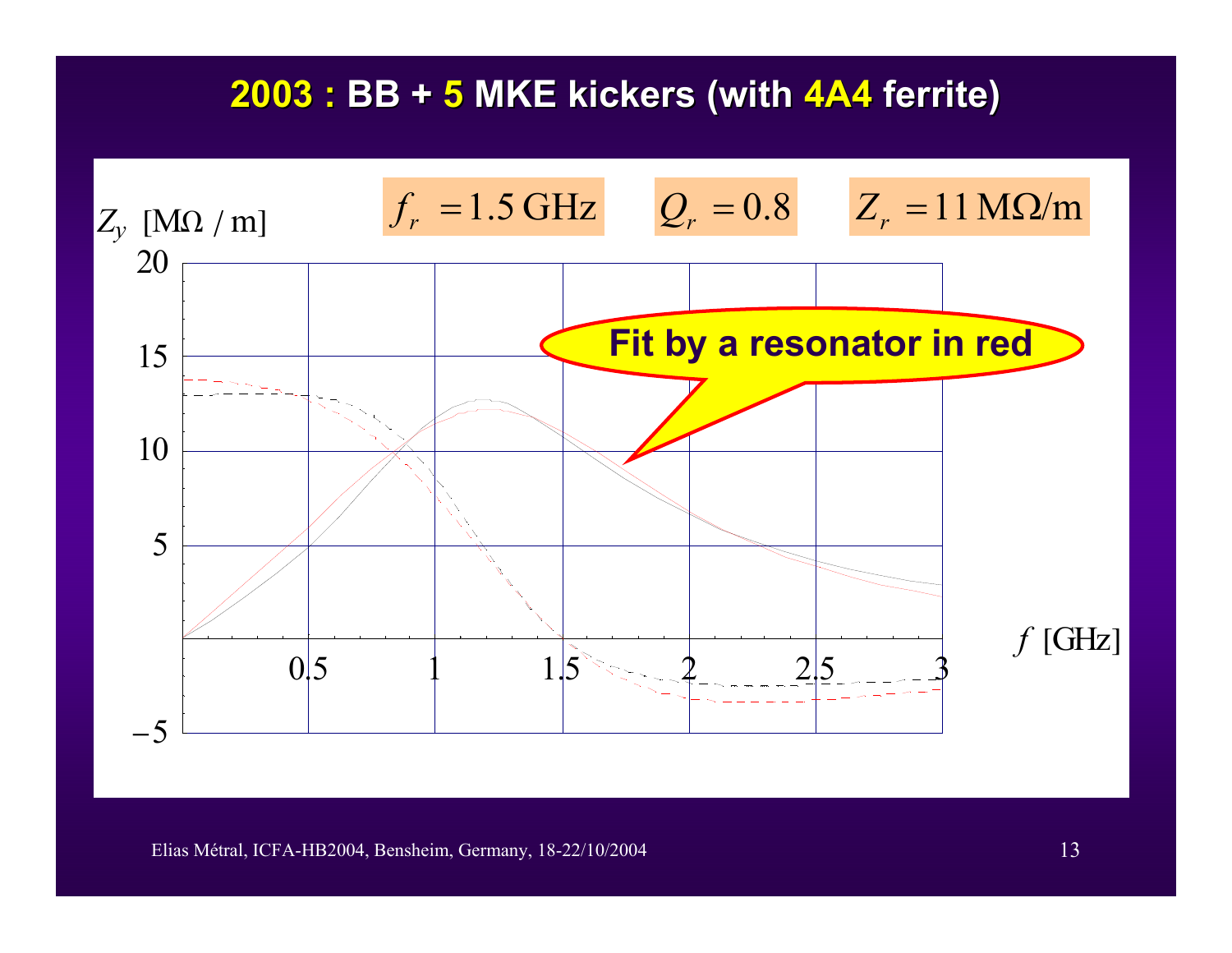## **2003 : BB + 5 MKE kickers (with MKE kickers (with 8C11 ferrite) ferrite)**

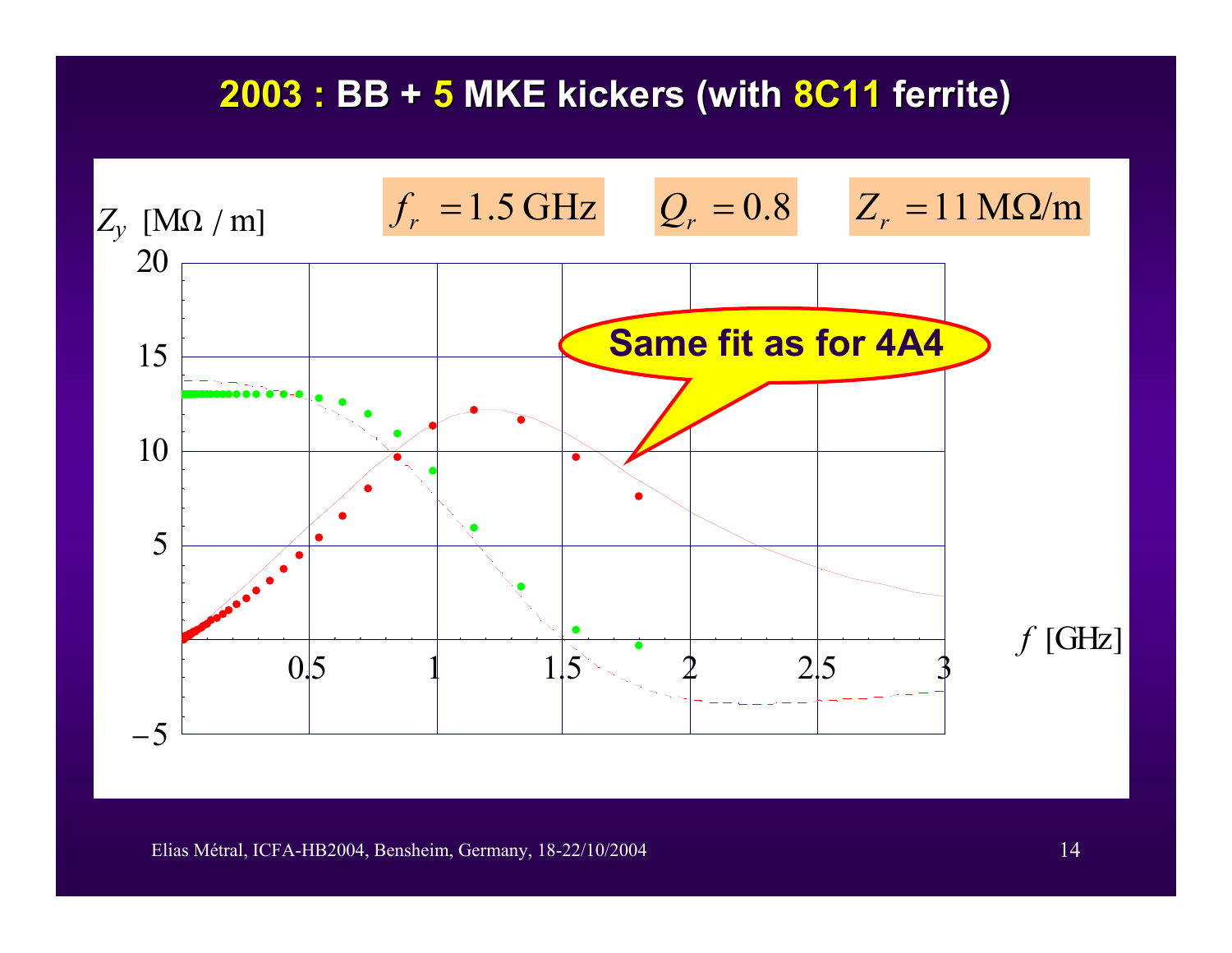## **2006 : BB + 9 MKE kickers (with MKE kickers (with 4A4 ferrite) ferrite)**

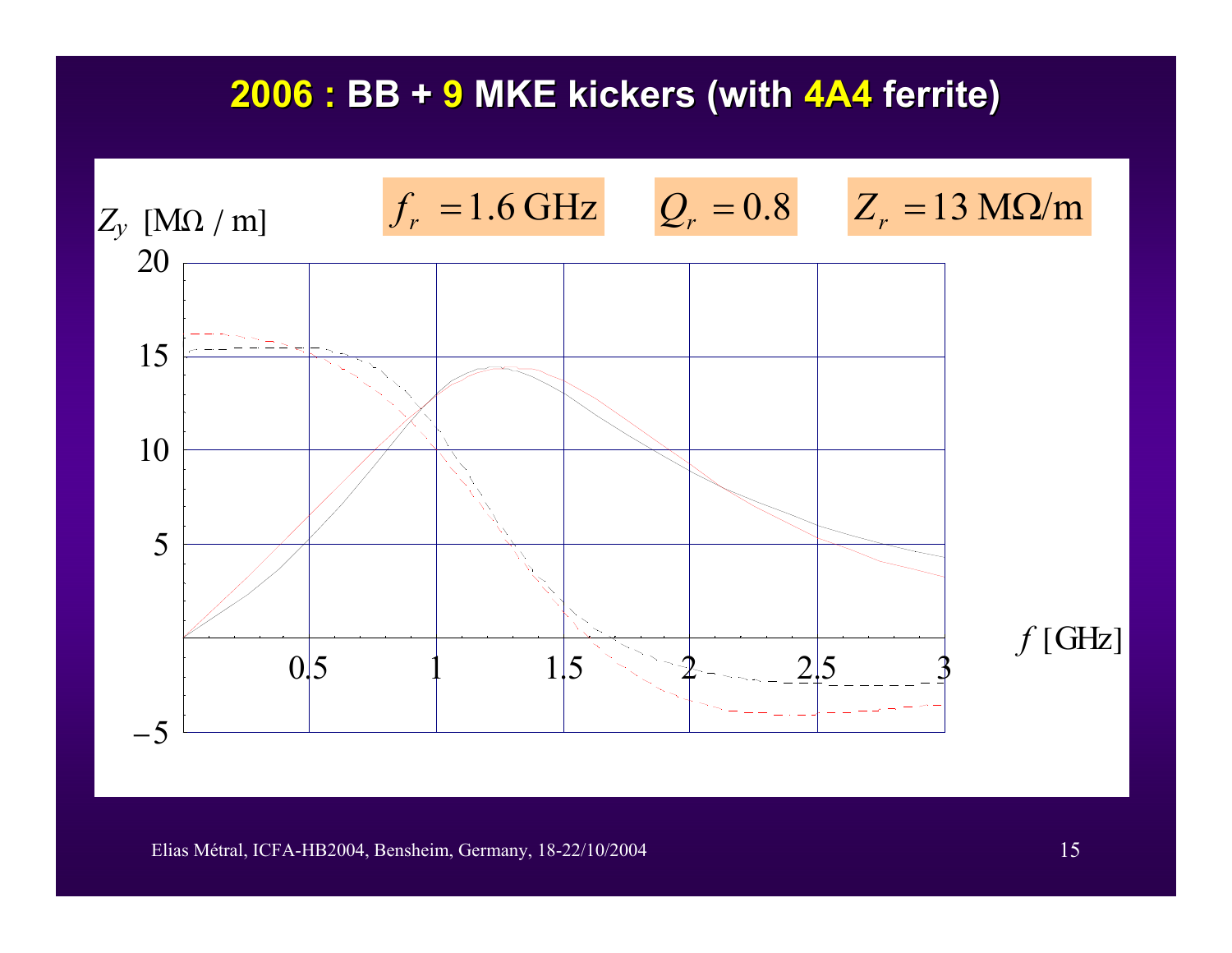## **2006 : BB + 9 MKE kickers (with MKE kickers (with 8C11 ferrite) ferrite)**

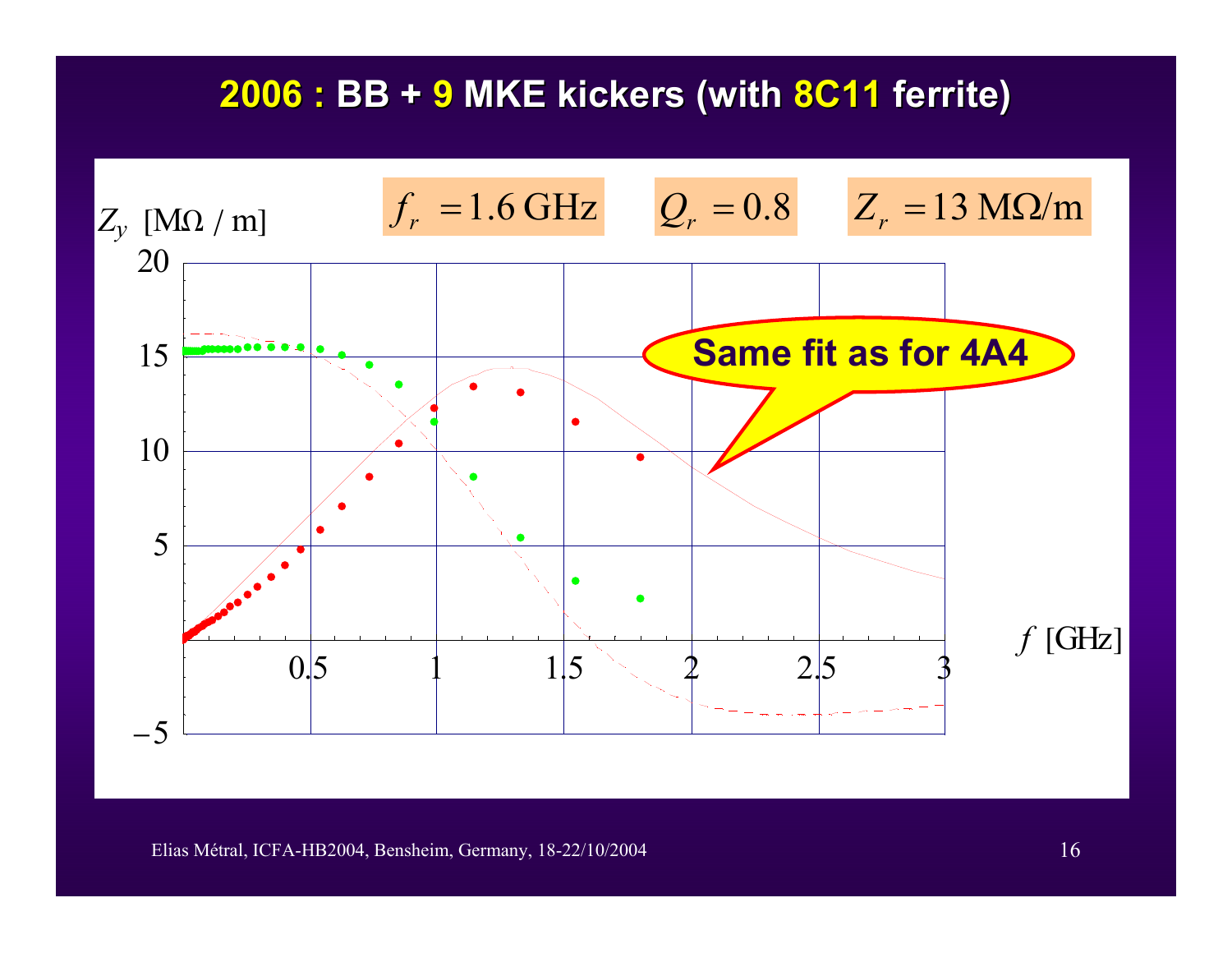# **TMCI intensity threshold from MOSES for the LHC beam LHC beam in the SPS at 26 in the SPS at 26 GeV/c**

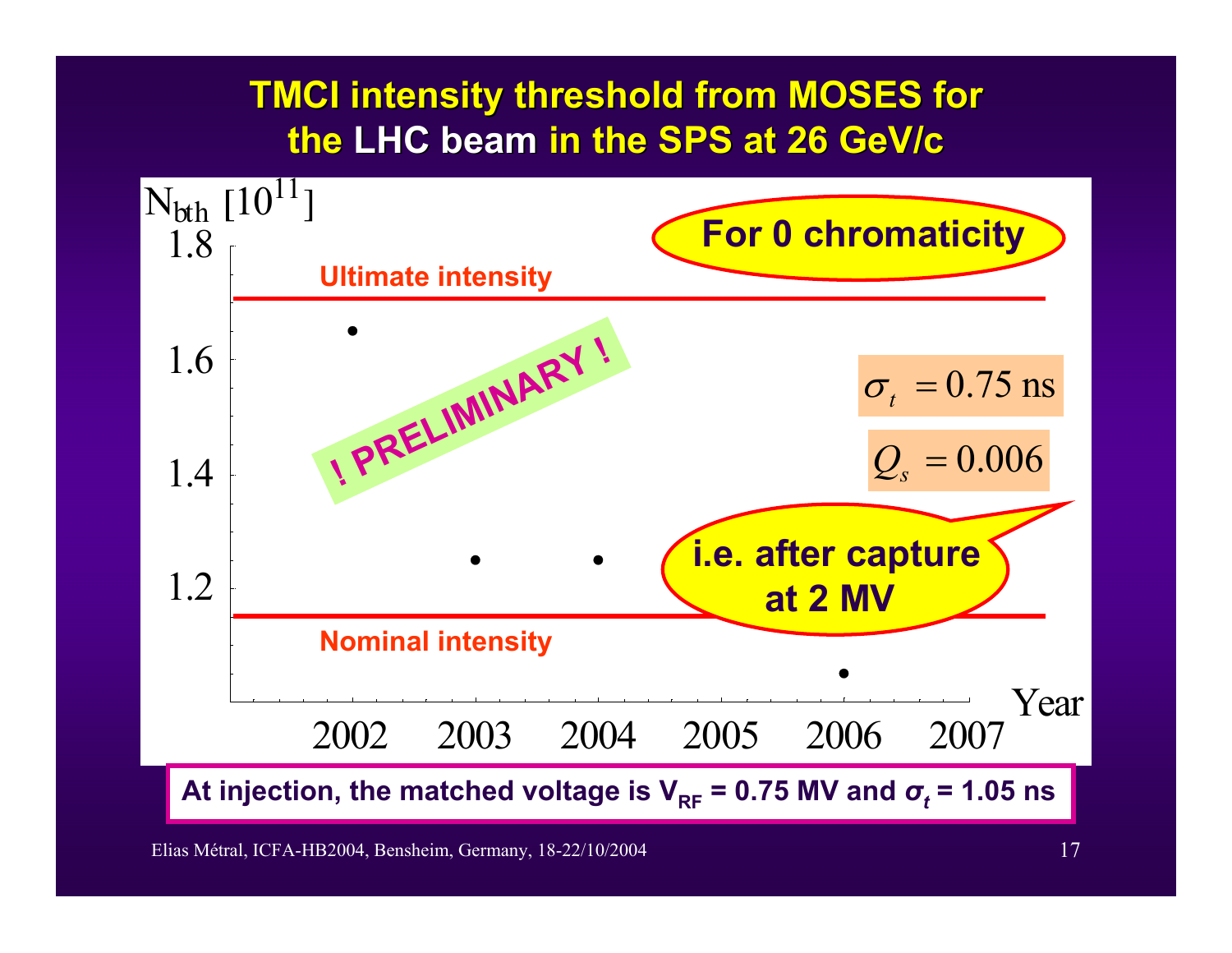# **TMCI intensity threshold from MOSES for the LHC beam LHC beam in the SPS at 26 in the SPS at 26 GeV/c**



Elias Métral, ICFA-HB2004, Bensheim, Germany, 18-22/10/2004 18-12000 18-12000 18-12000 18-12000 18-12000 18-120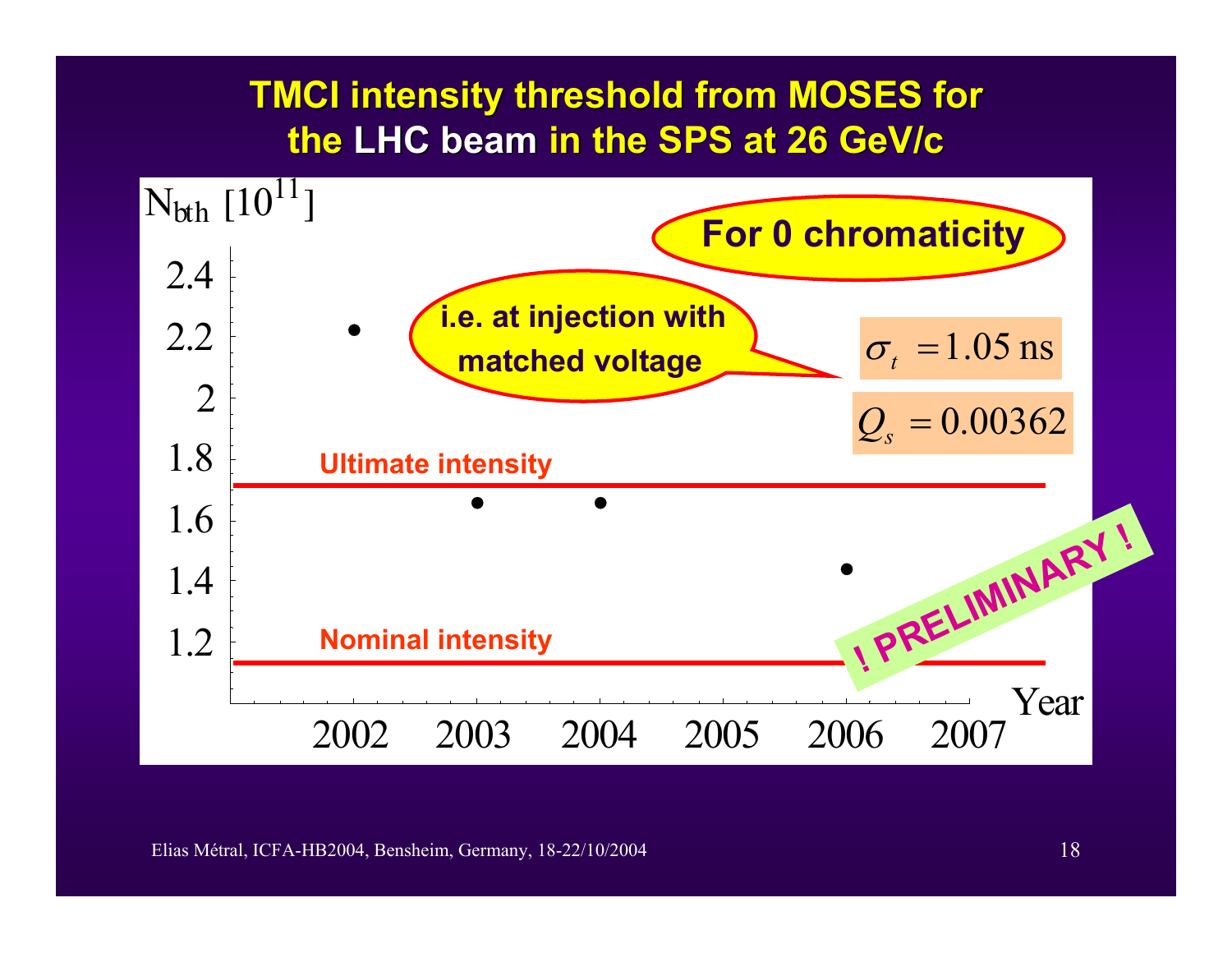# **TMCI intensity threshold from MOSES for the low longitudinal emittance beam in the SPS at 26 GeV/c**

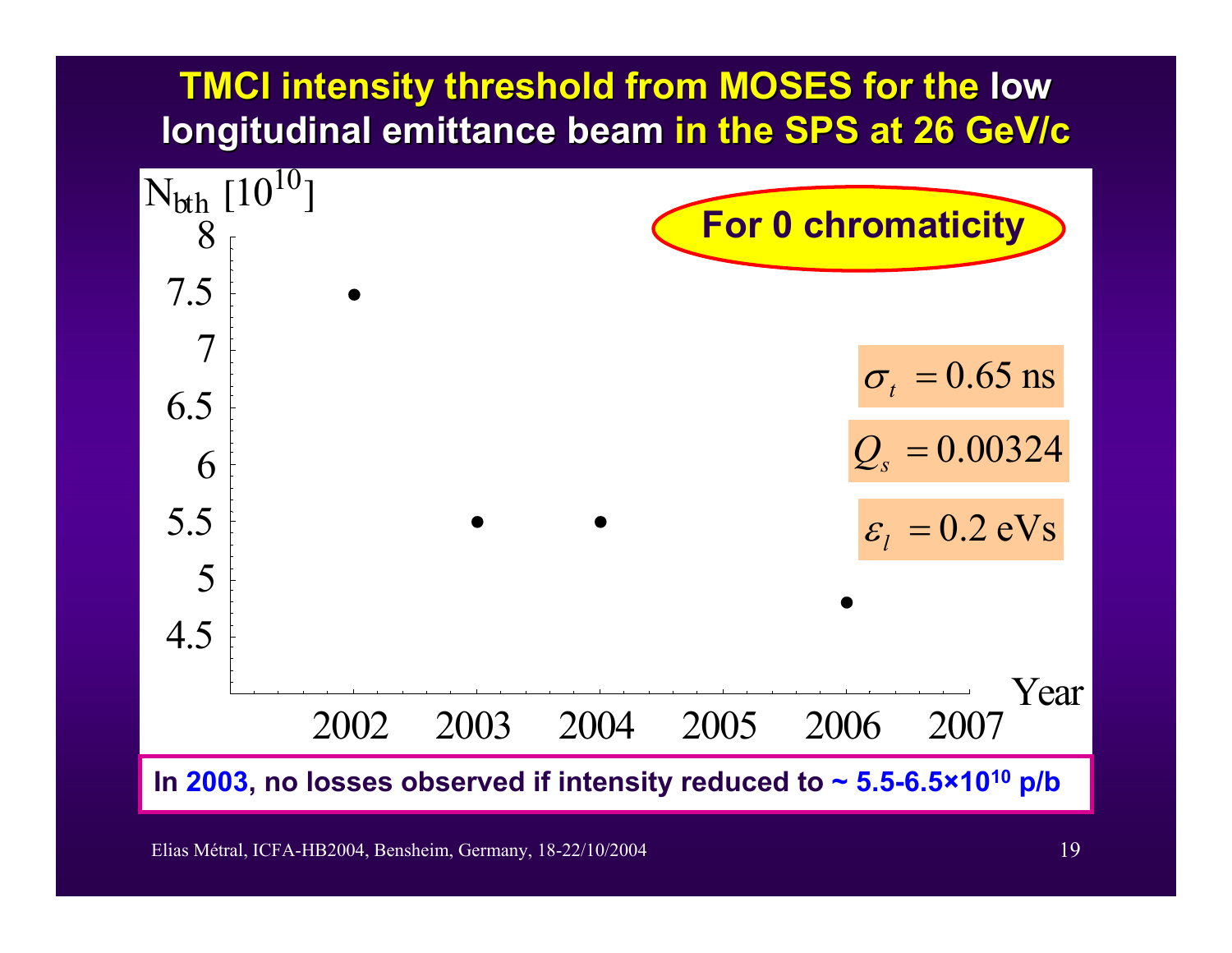**TMCI intensity threshold from MOSES for the very low longitudinal emittance beam in the SPS at 26 GeV/c in 2003** 

$$
\sigma_t = 0.55 \,\text{ns} \qquad Q_s = 0.00324 \qquad \varepsilon_l = 0.15 \,\text{eV}\,\text{s}
$$

• **MOSES** 
$$
\implies
$$
  $N_{\text{bth}} = 4.5 \times 10^{10} \text{ p/b}$ 

 $\blacklozenge$  Measurements  $\implies$   $N_\textrm{bth} \approx 3\!-\!4\!\times\!10^{10}$   $\mathrm{p}/\mathrm{b}$  $\approx$  3  $-$  4  $\times$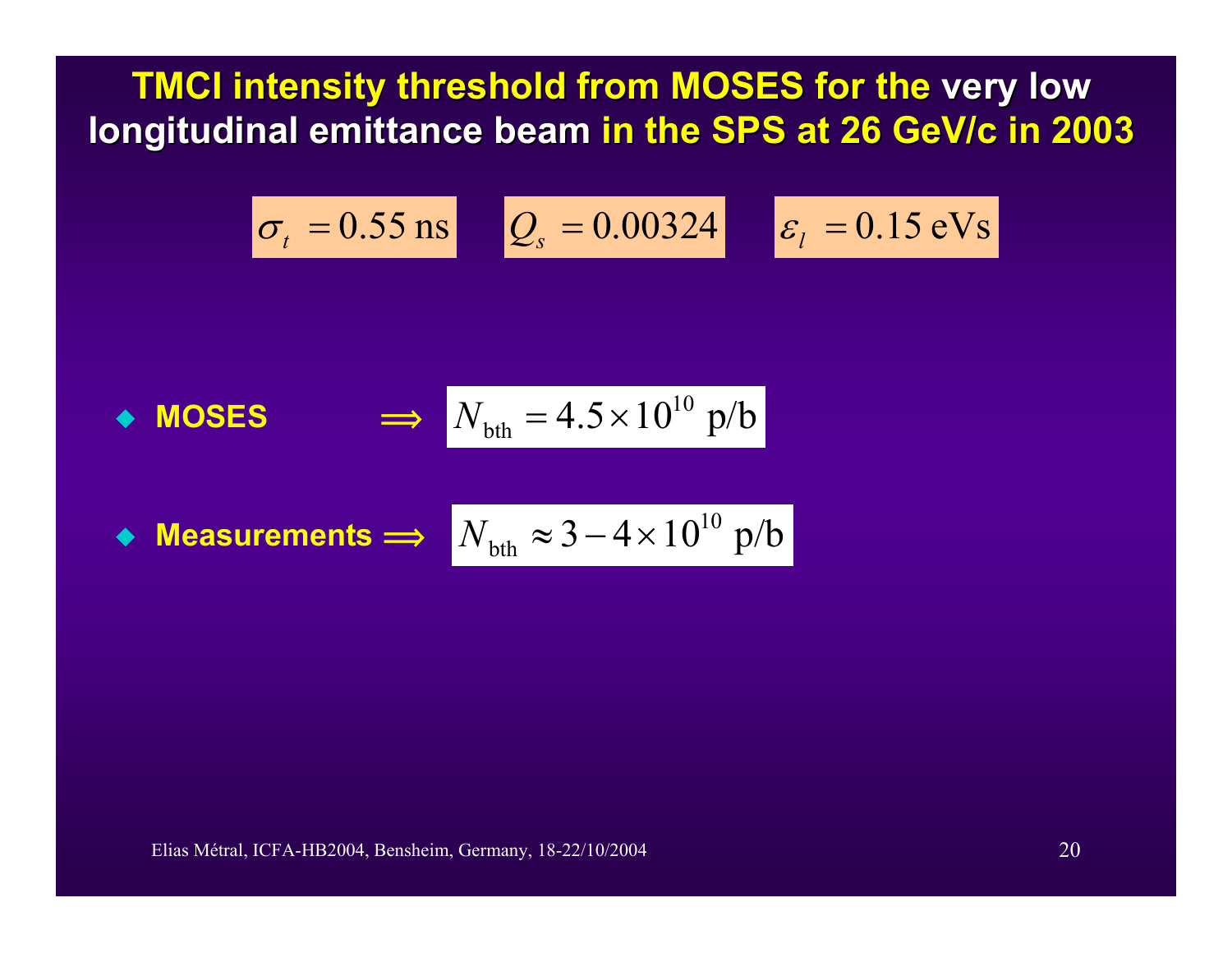#### **CONCLUSION CONCLUSION**

- $\blacklozenge$  **The absence of TMCI in hadron machines was generally explained by 3 mechanisms**
	- **The intensity threshold for the longitudinal microwave instability is generally lower than for the TMCI**
	- Space charge may help
	- п **The intensity threshold increases with bunch length (in the long-bunch regime)**
- ◆ TMCI (= strong head-tail) observed for the 1<sup>st</sup> time with protons far **from transition ?**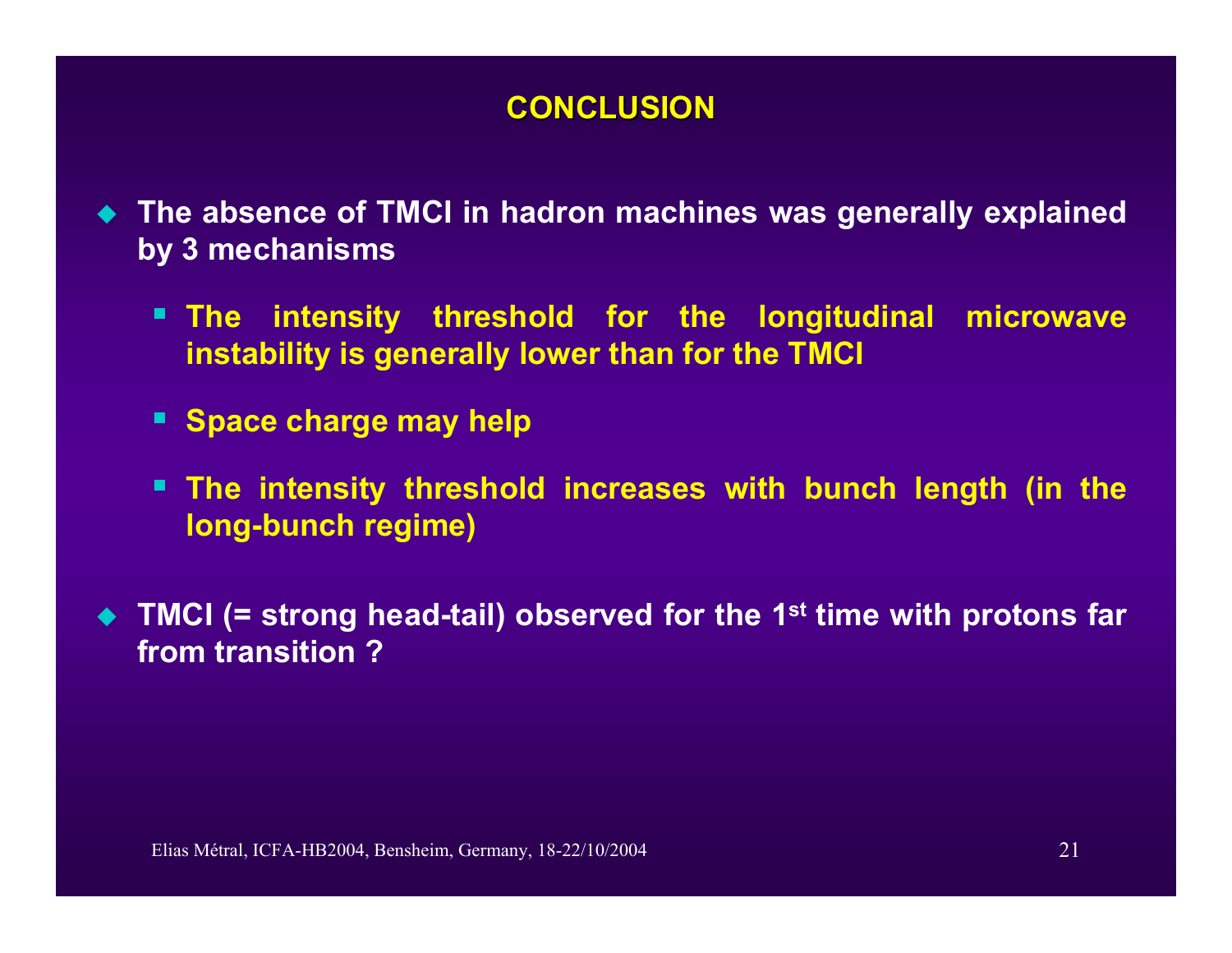### **FUTURE WORK FUTURE WORK**

- **More realistic model for the transverse SPS impedance**
- **Better evaluate the effect of the 5 SPS MKE kickers installed in 2003 by comparing simulations and measurements done in 2002, when there were no MKE kickers and first signs of TMCI were observed. But the bunch was mismatched in this experiment…**

**Comparison between measurements and simulations in mismatched conditions ?**

- **Analytical predictions and MOSES work for a matched bunch and linear synchrotron oscillations**
- **î HEADTAIL code**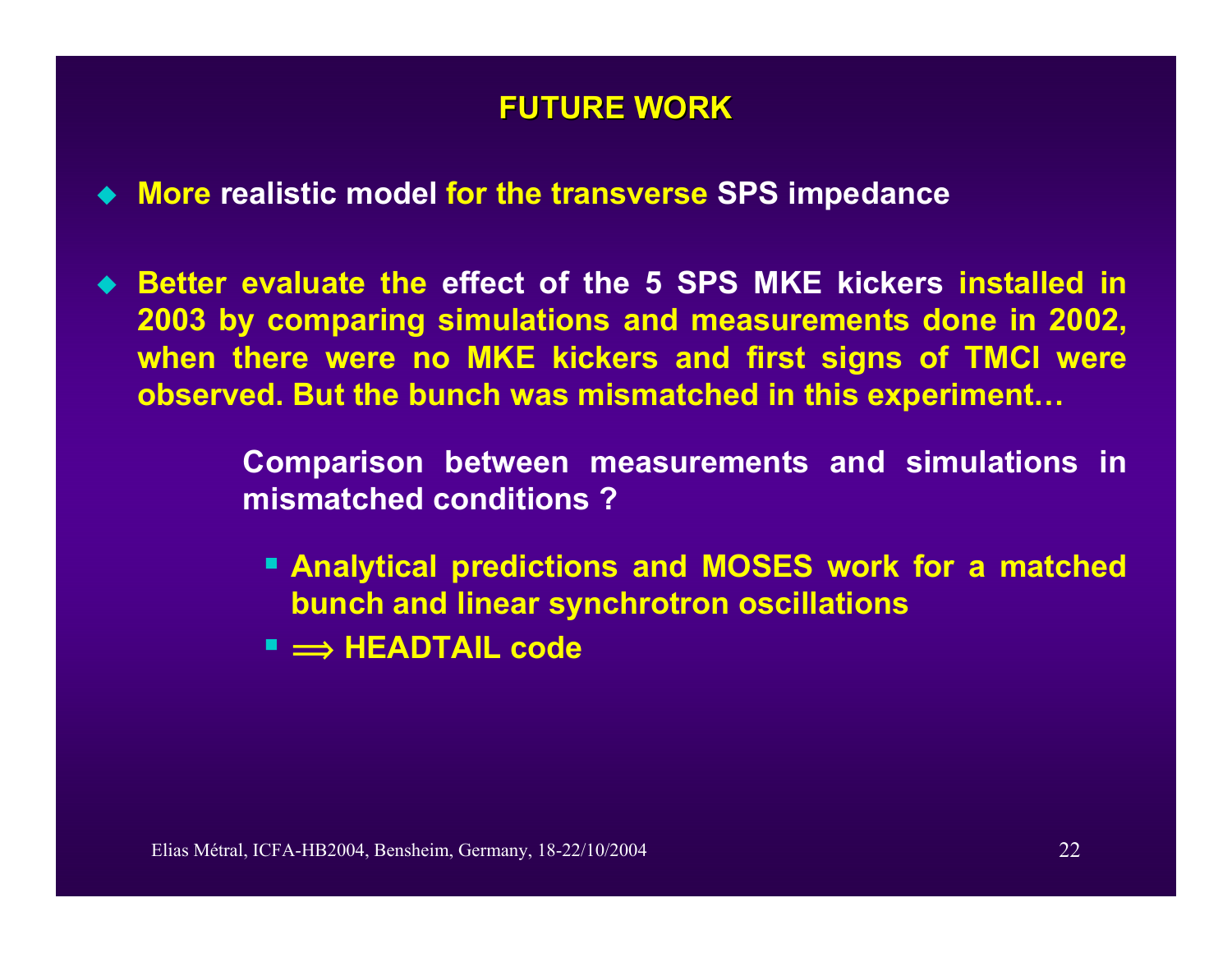#### **APPENDIX APPENDIX**

 **MOSES' results for the scan in chromaticity ( î Same parameters as in page 8) for :**

$$
\xi_y = 0
$$
  

$$
\xi_y = 5/Q_y \approx 0.19
$$
  

$$
\xi_y = 10/Q_y \approx 0.38
$$
  

$$
\xi_y = 15/Q_y \approx 0.57
$$
  

$$
\xi_y = 20/Q_y \approx 0.77
$$
  

$$
\xi_y = 25/Q_y \approx 0.97
$$

 $\varepsilon_l = 0.2 \text{ eVs}$  $f_r = 1.3 \text{ GHz}$  $\mathcal{Q}_y$  = 26.13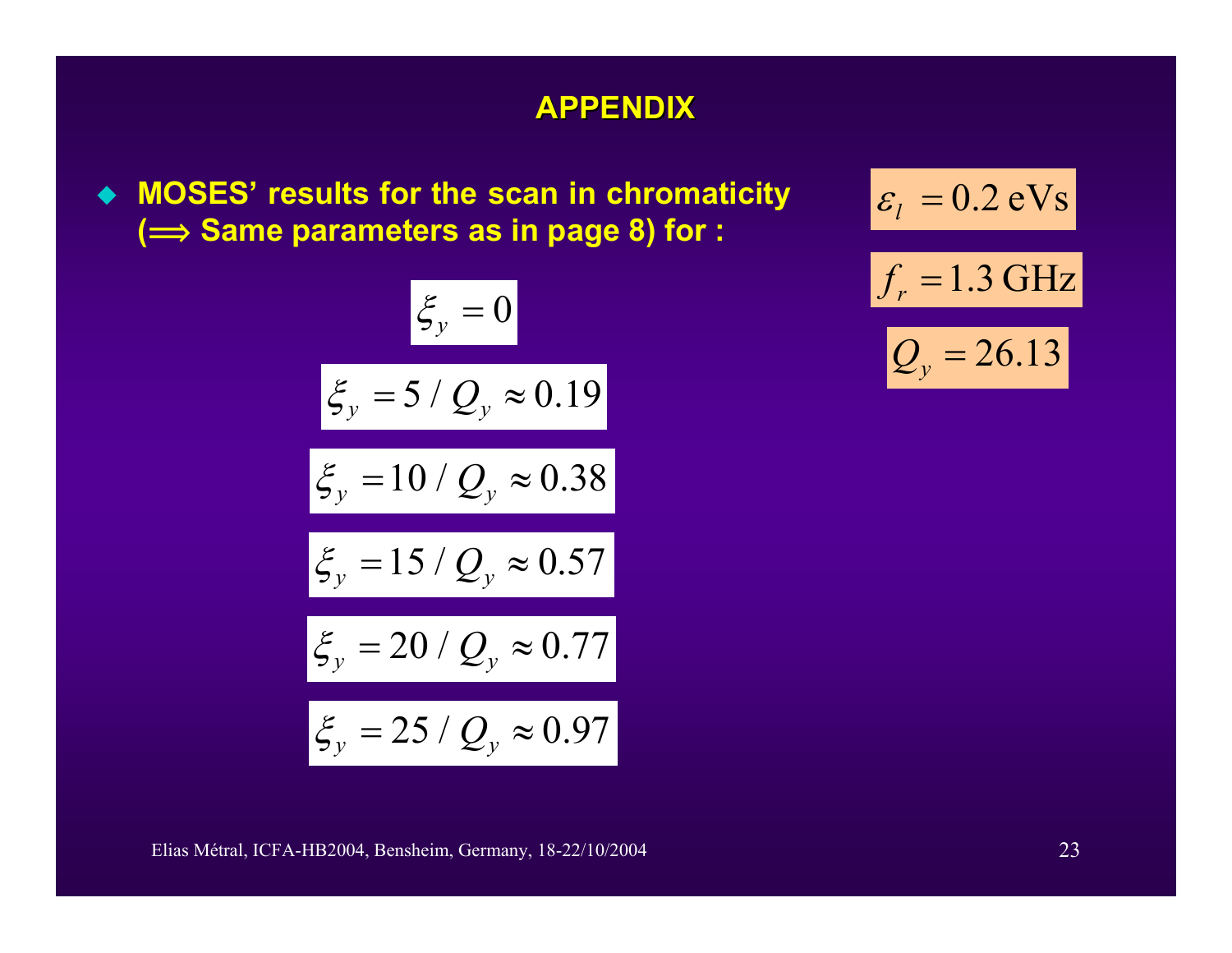

21/07/04 14.11.55 VERSION 3.3 CPU TIME USED: 0.532-314 (s)



Real ( ν - ν  $\frac{s}{\lambda/\lambda^2}$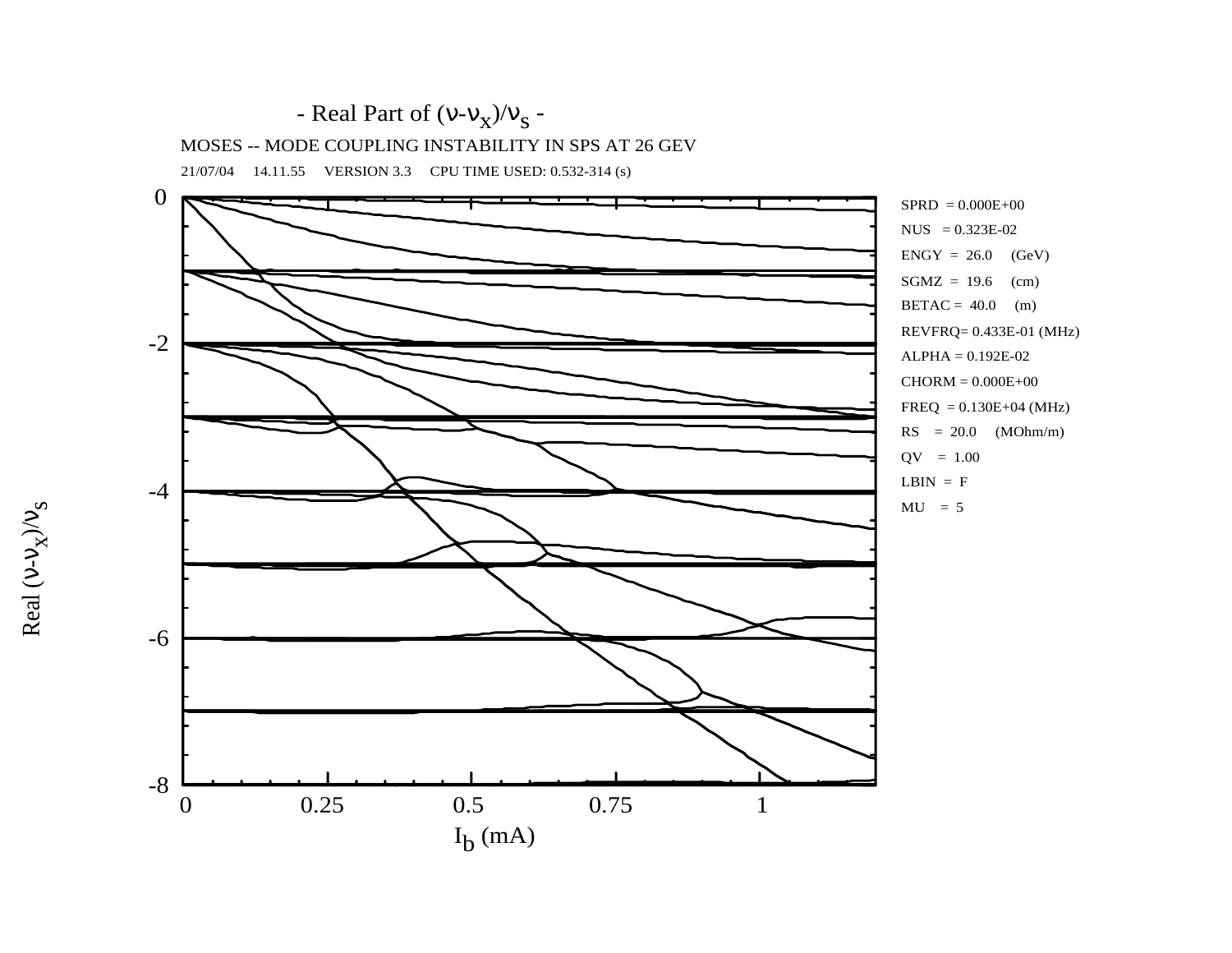

Imag ( ν - ν  $\frac{s}{\lambda/\lambda^2}$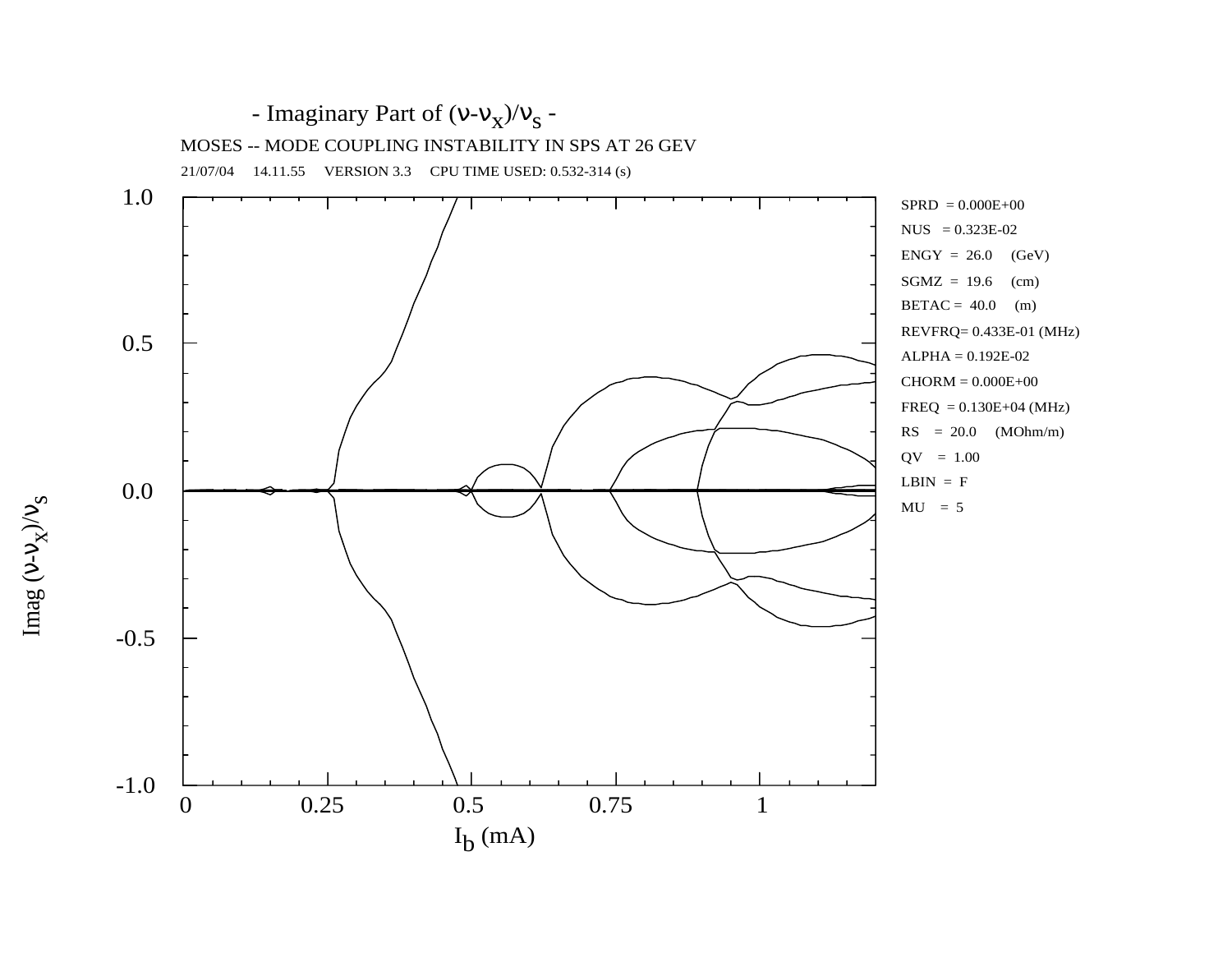

21/07/04 17.22.30 VERSION 3.3 CPU TIME USED: 0.532-314 (s)



Real ( ν - ν  $\frac{s}{\lambda/\lambda^2}$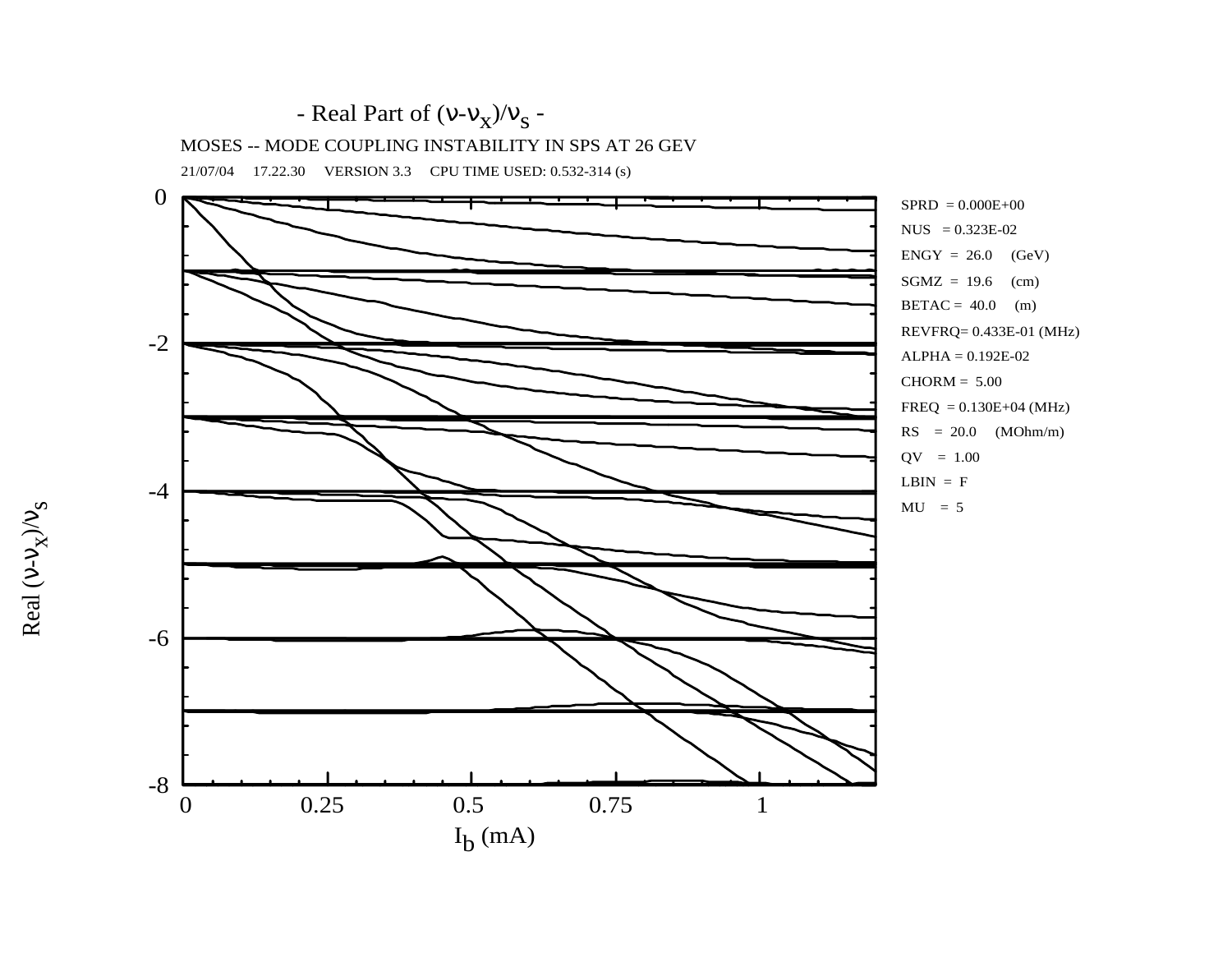

Imag ( ν - ν  $\frac{s}{\lambda/\lambda^2}$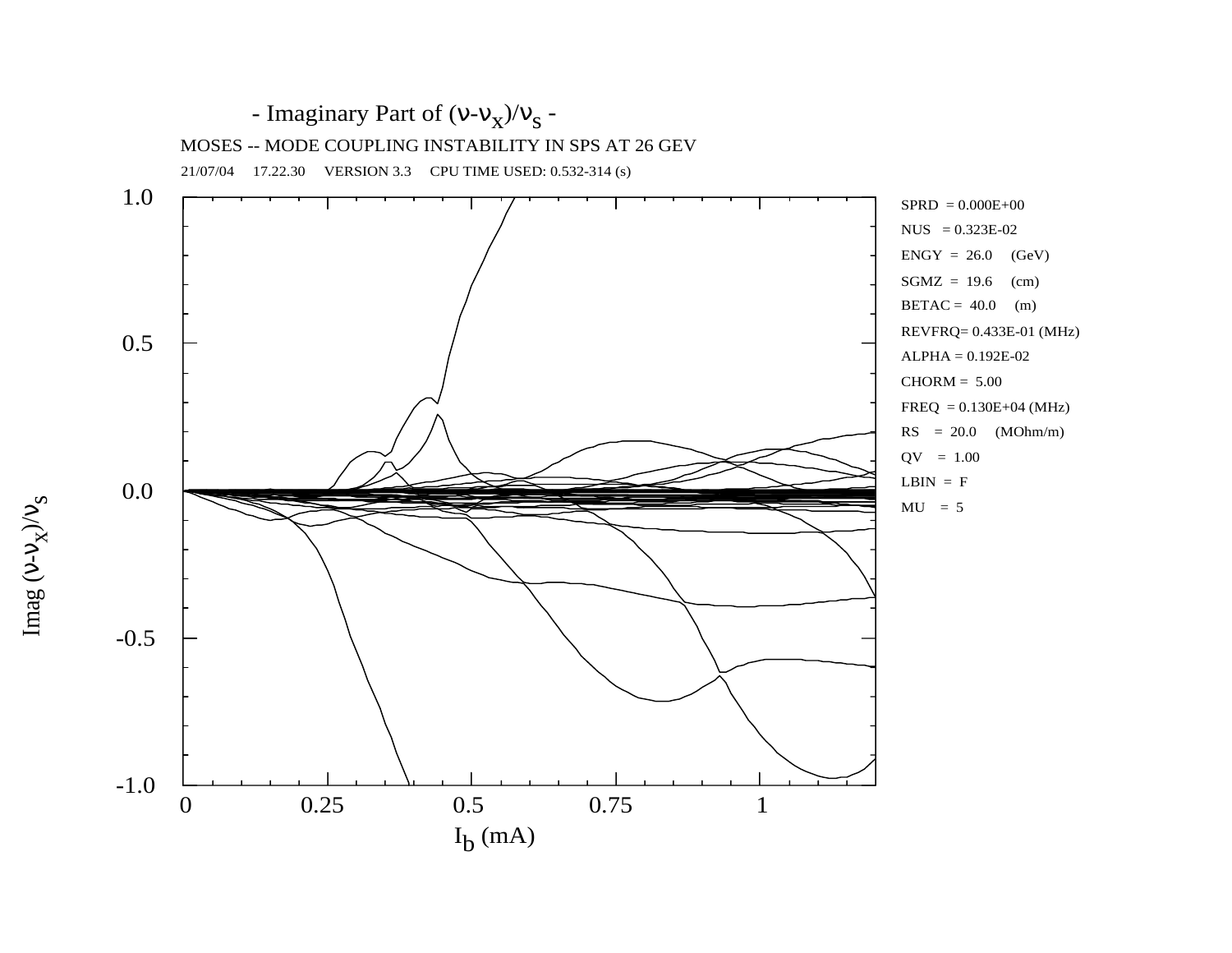

21/07/04 17.31.28 VERSION 3.3 CPU TIME USED: 0.532-314 (s)



Real ( ν - ν  $\frac{s}{\lambda/\lambda^2}$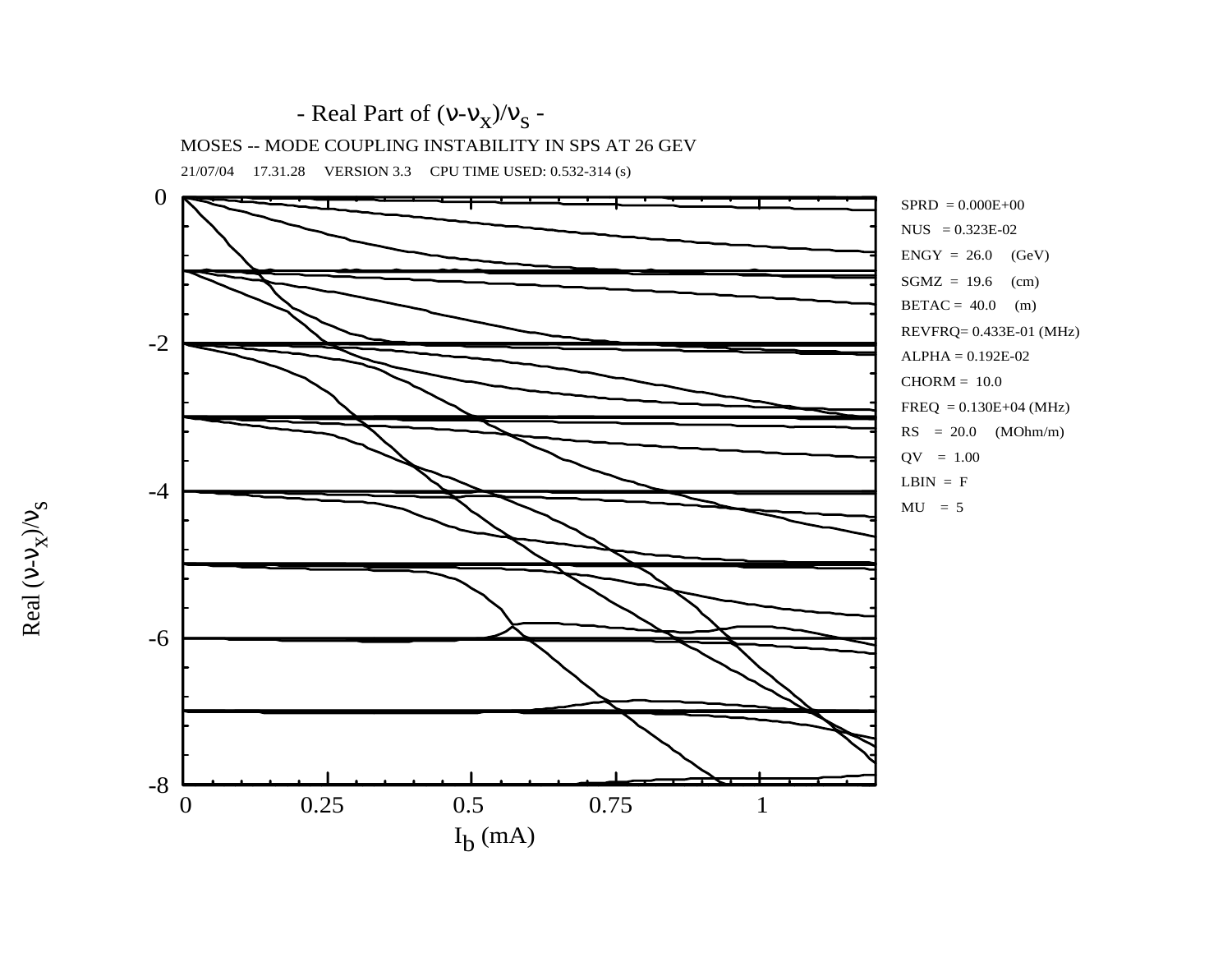

Imag ( ν - ν  $\frac{s}{\lambda/\lambda^2}$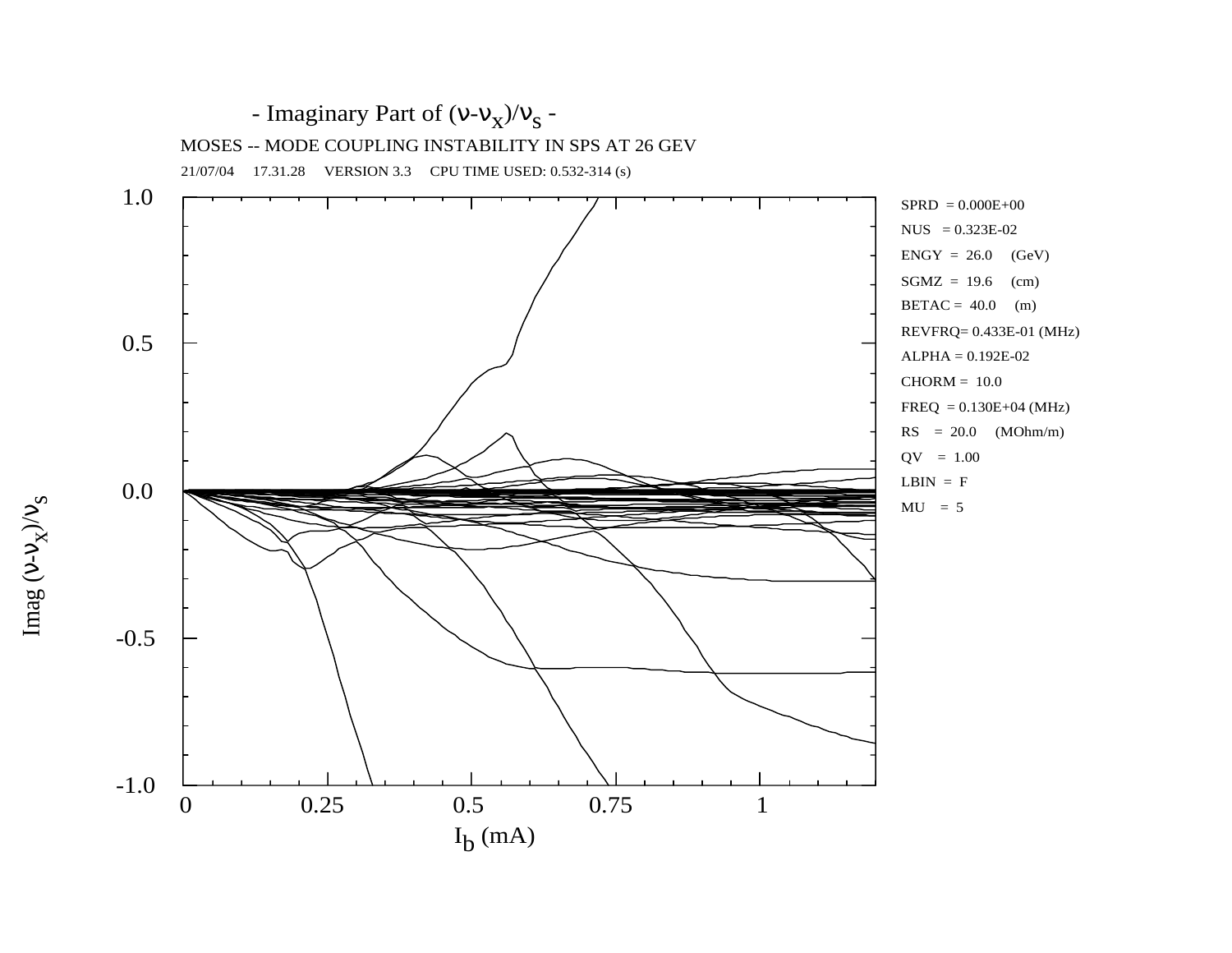

21/07/04 17.33.37 VERSION 3.3 CPU TIME USED: 0.532-314 (s)



Real ( ν - ν  $\frac{s}{\lambda/\lambda^2}$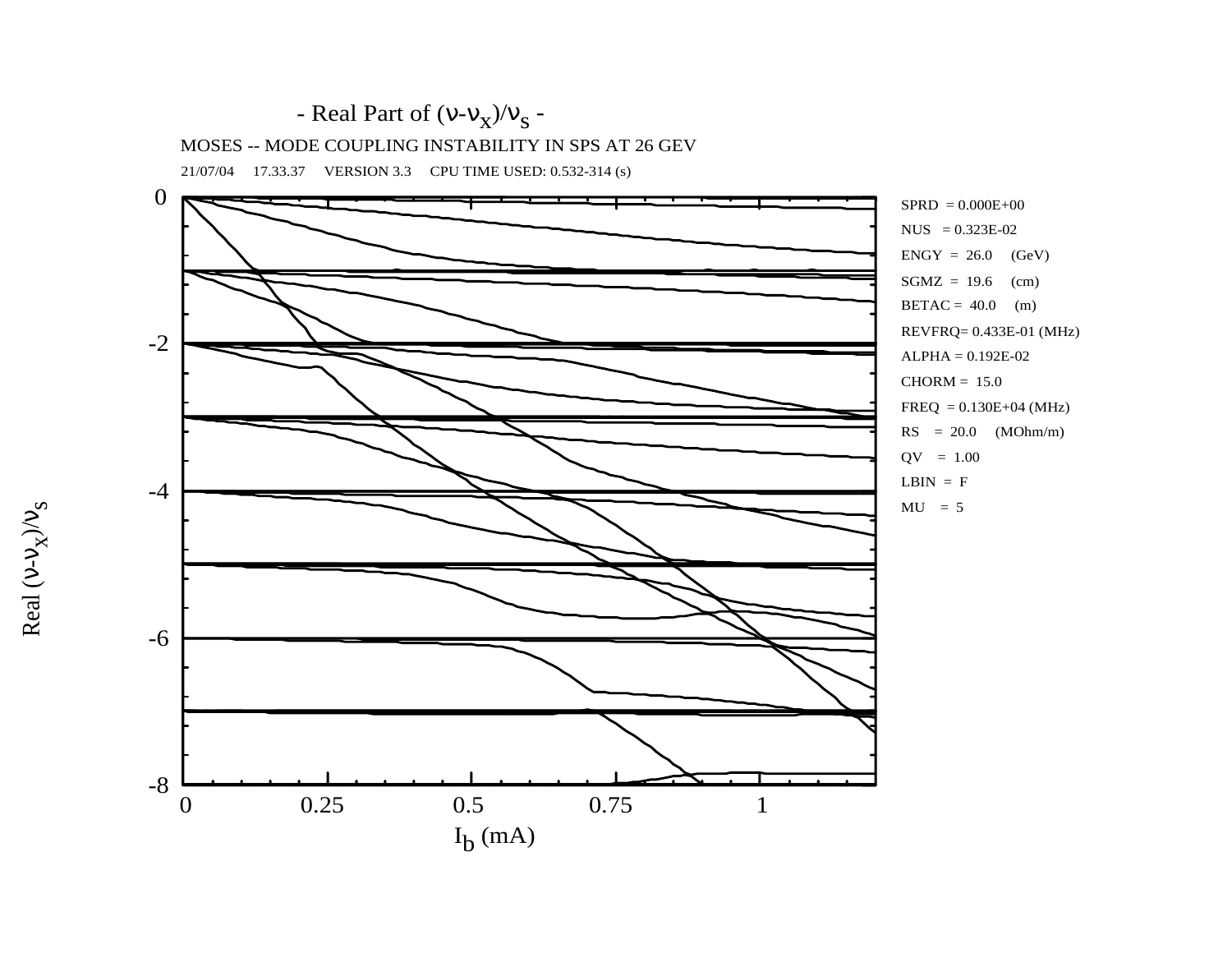

Imag ( ν - ν  $\frac{s}{\lambda/\lambda^2}$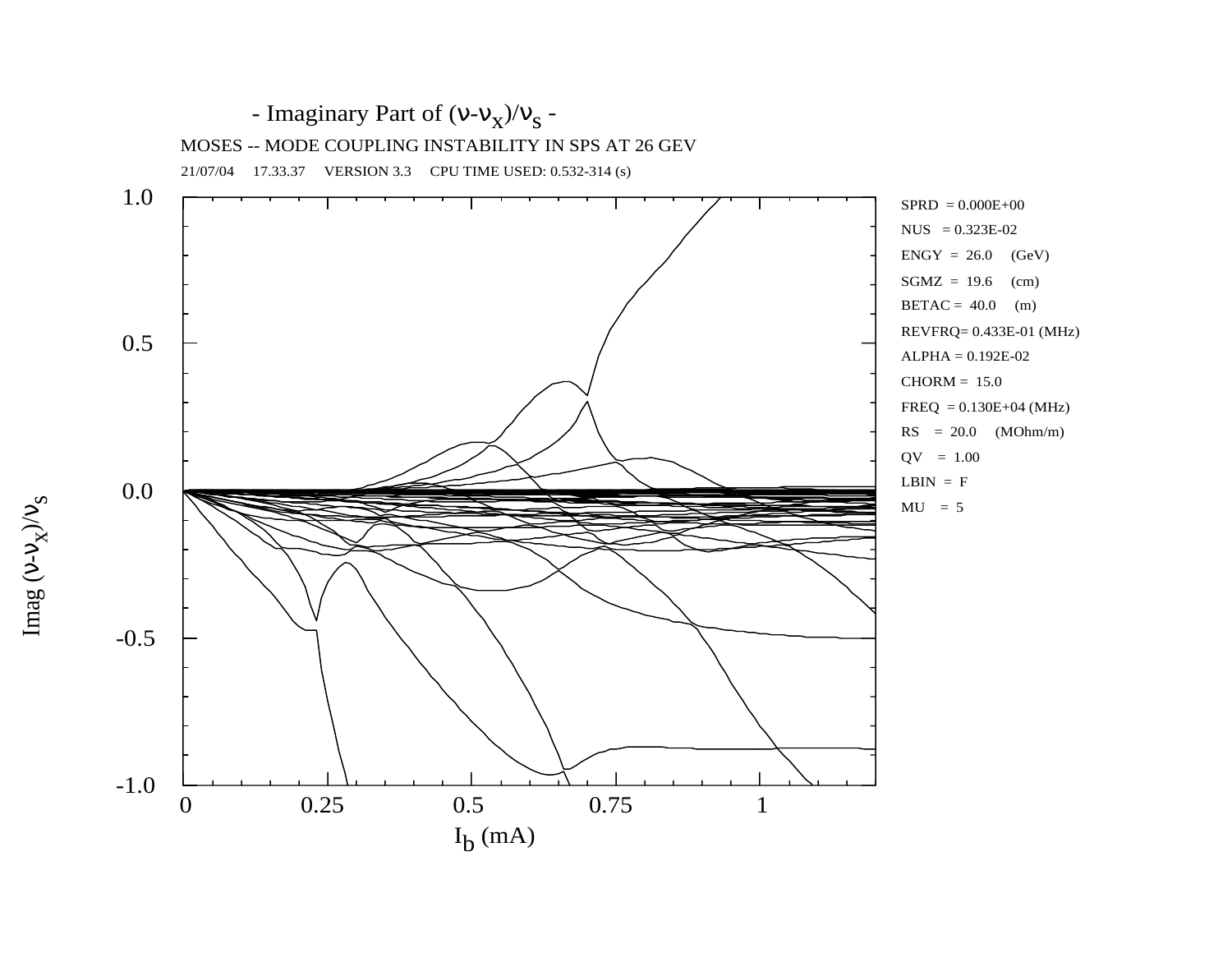

21/07/04 17.34.56 VERSION 3.3 CPU TIME USED: 0.532-314 (s)



Real ( ν - ν  $\frac{s}{\lambda/\lambda^2}$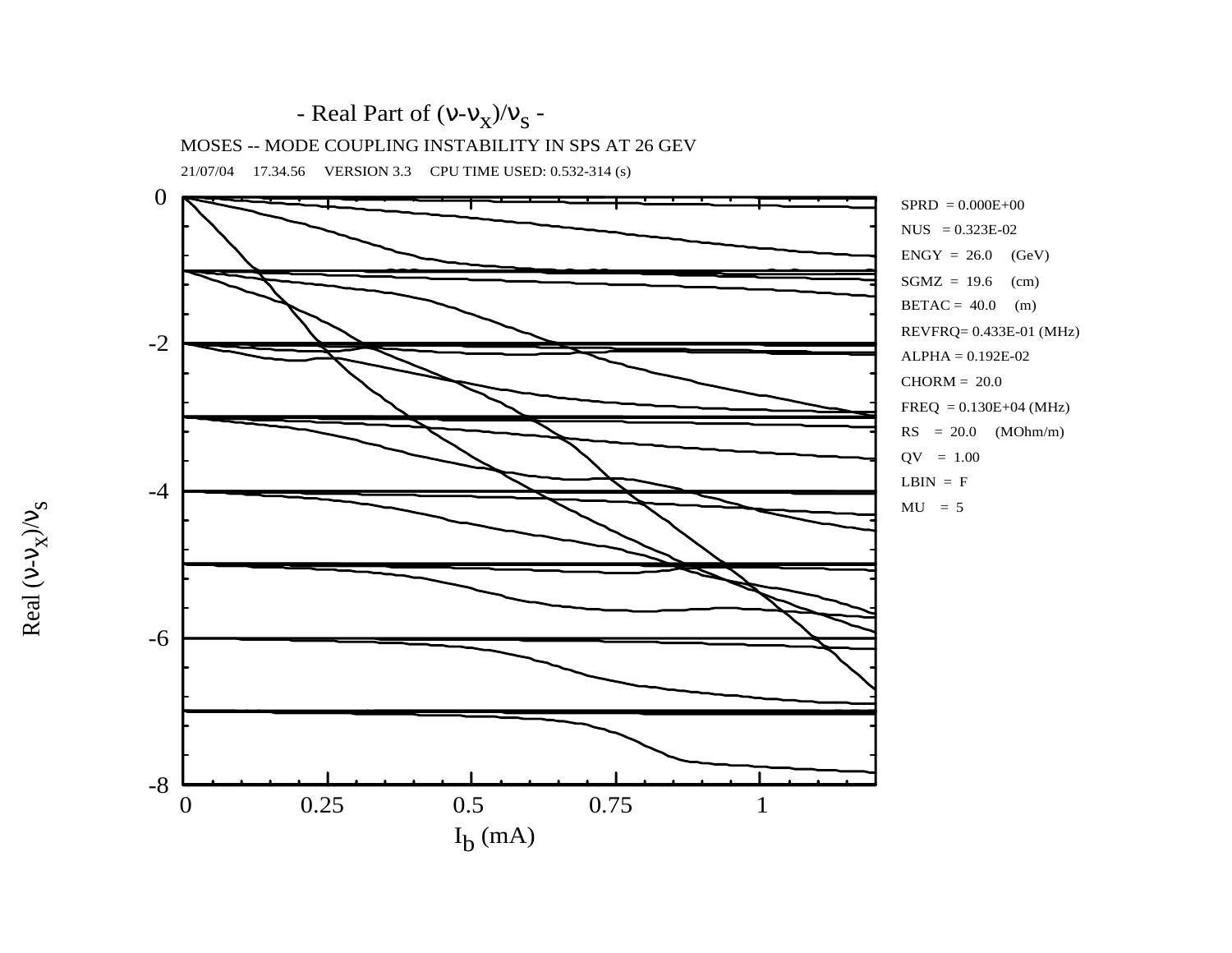

Imag ( ν - ν  $\frac{s}{\lambda/\lambda^2}$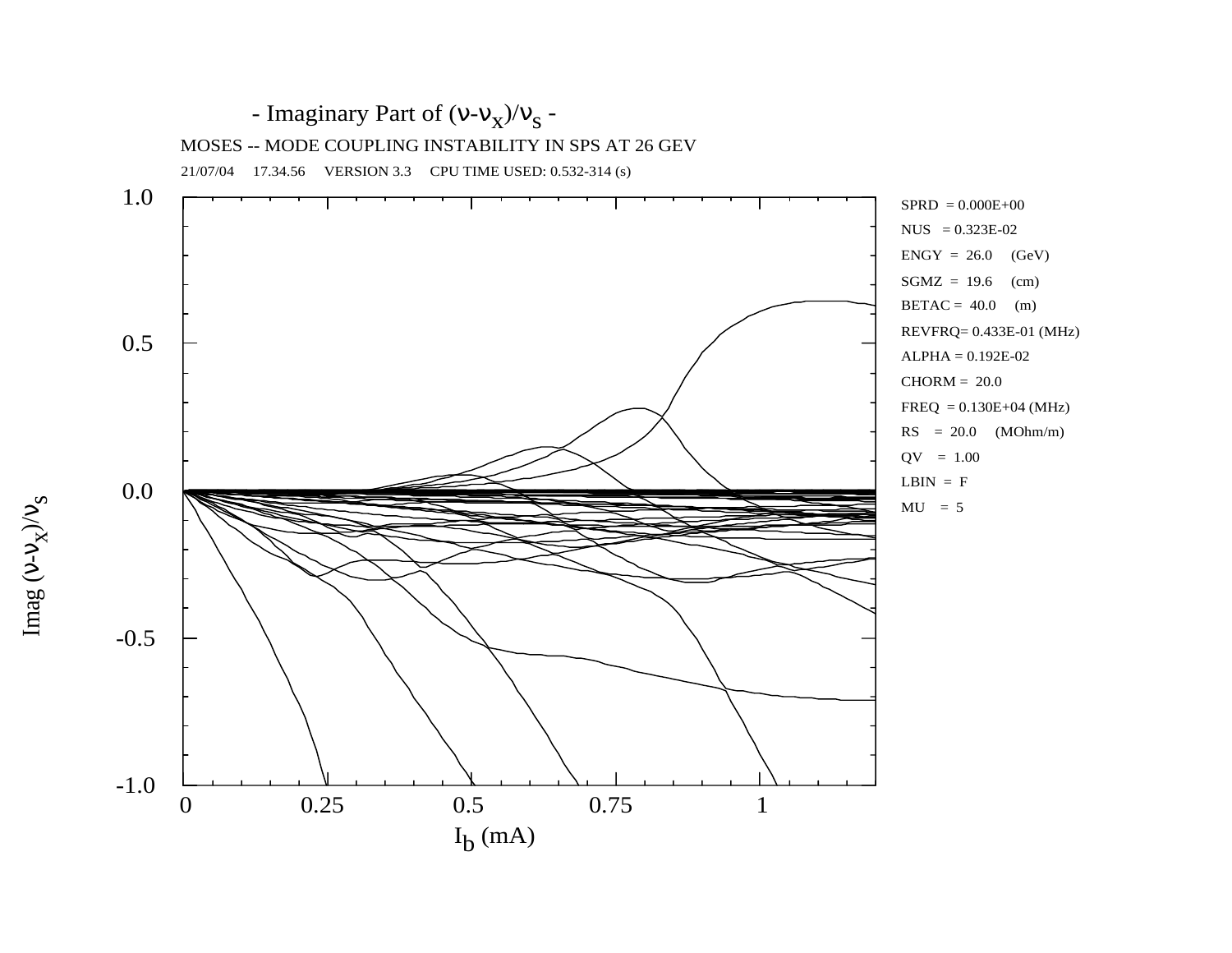

Real ( ν - ν  $\frac{s}{\lambda/\lambda^2}$